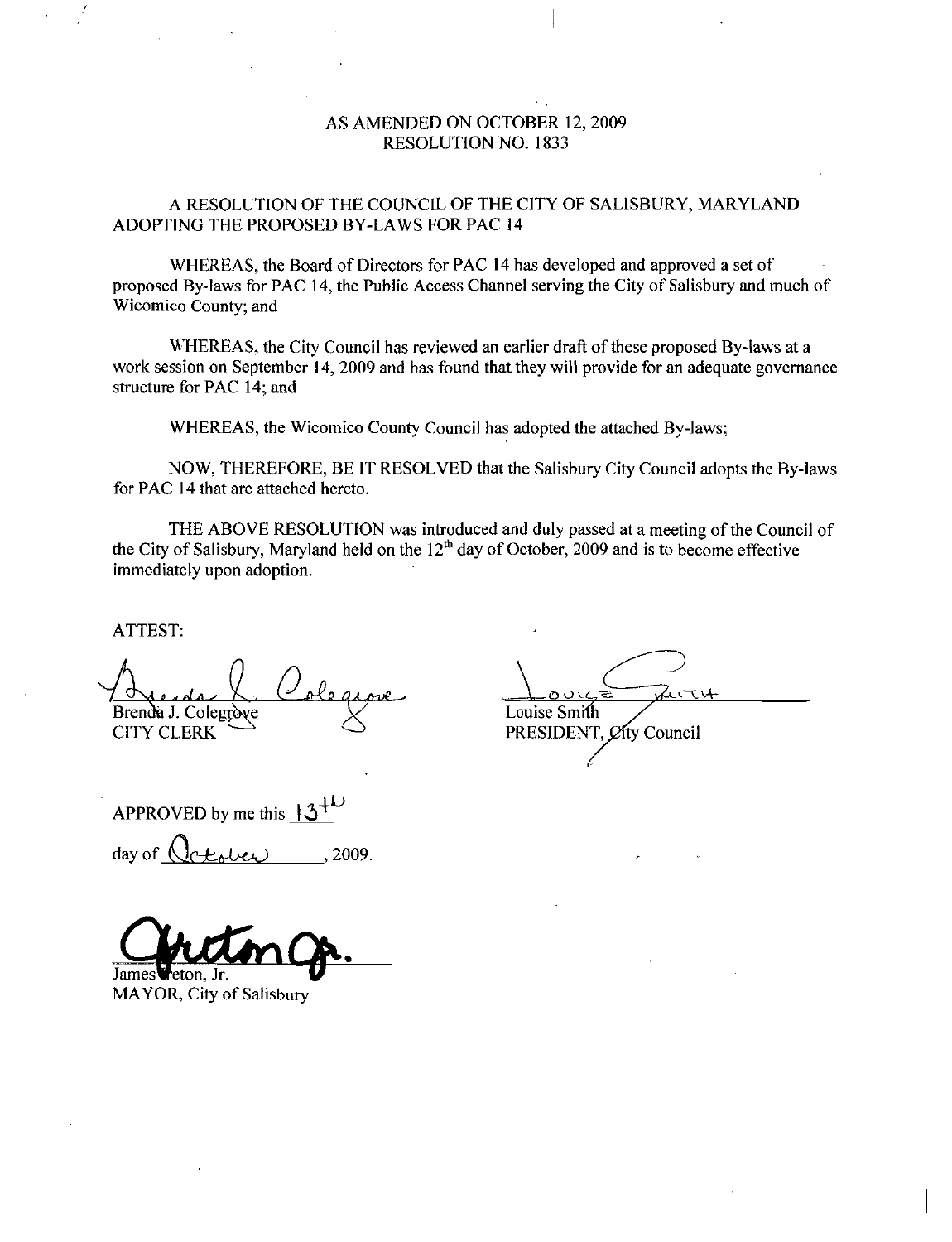# AS AMENDED ON OCTOBER 12, 2009

 $\mathcal{I}=\mathcal{I}$ 

# BYLAWS

# OF

# **PAC 14, INC.**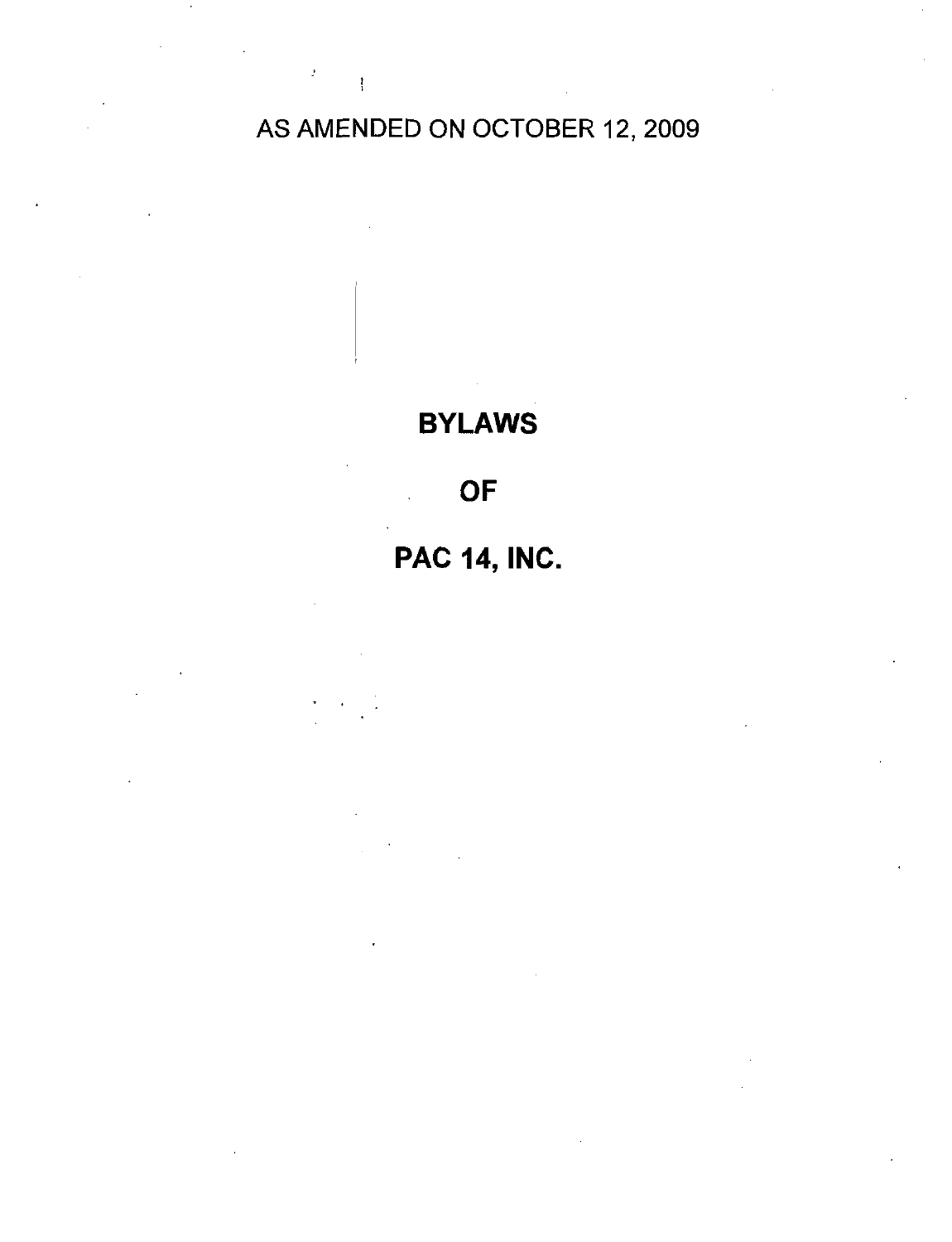# TABLE OF CONTENTS

# Page No

| <b>ARTICLE I.</b>   | <b>NAME</b>                                     | 1                                          |
|---------------------|-------------------------------------------------|--------------------------------------------|
| Section 1.01:       | Name                                            | 1                                          |
| <b>ARTICLE II.</b>  | OFFICES OF THE CORPORATION                      | 1                                          |
| Section 2.01:       | <b>Principal Office</b>                         | 1                                          |
| Section 2.02:       | Registered Office and Registered Agent          |                                            |
|                     |                                                 |                                            |
| <b>ARTICLE III.</b> | <b>PURPOSES</b>                                 | 1                                          |
| Section 3.01:       | Purposes                                        | 1                                          |
|                     |                                                 |                                            |
| <b>ARTICLE IV.</b>  | <b>MEMBERSHIP</b>                               | 3                                          |
| Section 4.01:       | <b>Initial Members</b>                          | $\begin{array}{c} 3 \\ 3 \\ 3 \end{array}$ |
| Section 4.02:       | <b>Membership Qualifications</b>                |                                            |
| Section 4.03:       | <b>Classes of Members</b>                       |                                            |
| Section 4.04:       | <b>Voting Rights</b>                            |                                            |
| Section 4.05:       | Dues and Terms of Membership                    | 4                                          |
| Section 4.06:       | <b>Transfer of Membership</b>                   | 4                                          |
| <b>ARTICLE V.</b>   | <b>MEETINGS OF MEMBERS</b>                      | 4                                          |
| Section 5.01:       | Place of Meetings                               | 4                                          |
| Section 5.02:       | <b>Annual Meeting of Members</b>                | 4                                          |
| Section 5.03:       | <b>Special Meetings</b>                         | 4                                          |
| Section 5.04:       | Notice Requirement for Members' Meeting         | 4                                          |
| Section 5.05:       | Notice of Certain Agenda Items                  | 5                                          |
|                     |                                                 | 5                                          |
| Section 5.06:       | <b>Manner of Giving Notice</b>                  |                                            |
| Section 5.07:       | Waiver of Notice of Consent by Attendance       | 6                                          |
| Section 5.08:       | <b>Presiding Officers</b>                       | 6                                          |
| <b>ARTICLE VI.</b>  | <b>VOTING BY MEMBERS</b>                        | 6                                          |
| Section 6.01:       | Quorum                                          | 6                                          |
| Section 6.02:       | Loss of Quorum                                  | 6                                          |
| Section 6.03:       | Adjournment and Notice of Adjourned Meetings    | 6                                          |
| Section 6.04:       | <b>Eligibility to Vote</b>                      | 7                                          |
| Section 6.05:       | Voting                                          | 7                                          |
| Section 6.06:       | Approval by Majority Vote                       | 7                                          |
| Section 6.07:       | Action by Written Ballot Without a Meeting      | 7                                          |
| Section 6.08:       | Record Date for Notice, Voting, Written Ballots | 8                                          |
|                     | and Other Actions                               |                                            |
| Section 6.09:       | Proxy                                           | 9                                          |
|                     |                                                 |                                            |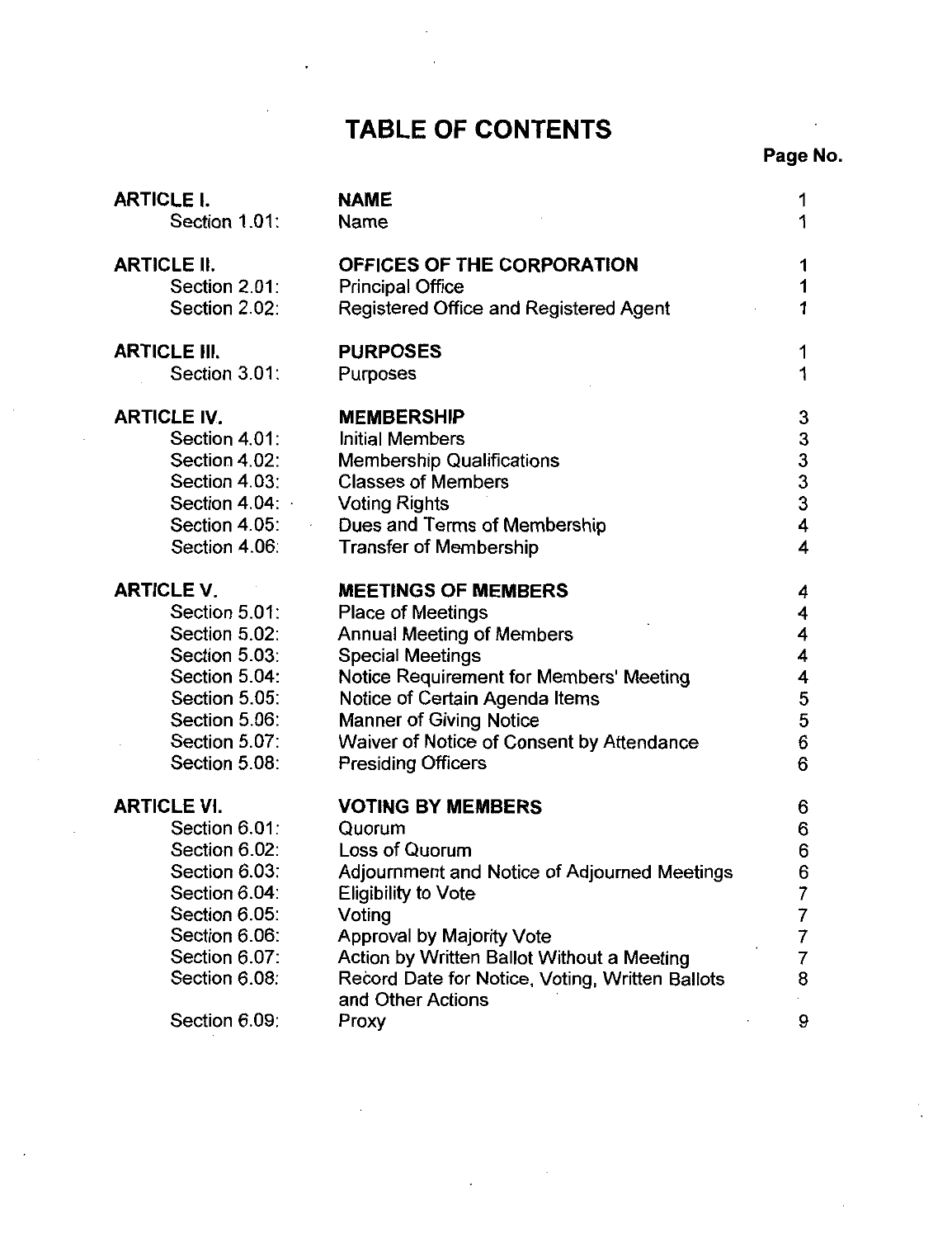# TABLE OF CONTENTS (cont'd)

Page No

| <b>ARTICLE VII.</b>  | THE BOARD OF DIRECTORS                           | 9                |
|----------------------|--------------------------------------------------|------------------|
| Section 7.01:        | <b>General Powers of the Board of Directors</b>  | 9                |
| Section 7.02:        | Qualifications                                   | $\boldsymbol{9}$ |
| Section 7.03:        | <b>Composition of the Initial Board</b>          | 9                |
| Section 7.04         | Composition of the Ongoing Board                 | 10               |
| Section 7.05:        | <b>Term of Board Members</b>                     | 10               |
| Section 7.06:        | <b>Resignation and Removal</b>                   | 11               |
| Section 7.07:        | <b>Events Causing Vacancies</b>                  | 11               |
| Section 7.08:        | <b>Filling Vacancies</b>                         | 11               |
| Section 7.09:        | <b>Regular Meetings</b>                          | 12               |
| Section 7.10:        | <b>Organizational Meetings</b>                   | 12               |
| Section 7.11:        | <b>Special Meetings</b>                          | 12               |
| Section 7.12:        | Quorum                                           | 12               |
| Section 7.13:        | <b>Majority Vote</b>                             | 12               |
| Section 7.14:        | Compensation                                     | 13               |
| <b>ARTICLE VIII.</b> | THE ELECTION OF DIRECTORS                        | 13               |
| Section 8.01:        | Nomination by Petition                           | 13               |
| Section 8.02:        | Nomination of Board Members                      | 13               |
| Section 8.03:        | Inspectors of Election                           | 13               |
| Section 8.04:        | <b>Election by Mailed Ballot</b>                 | 14               |
| Section 8.05:        | <b>Certification of Election</b>                 | 14               |
| <b>ARTICLE IX.</b>   | <b>OFFICERS</b>                                  | 15               |
| Section 9.01:        | Qualifications of Elected and Appointed Officers | 15               |
| Section 9.02:        | Designation of Officers                          | 15               |
| Section 9.03:        | <b>Election of Officers</b>                      | 15               |
| Section 9.04:        | <b>Resignation of Officers</b>                   | 15               |
| Section 9.05:        | <b>Removal of Officers</b>                       | 15 <sub>15</sub> |
| Section 9.06:        | Vacancies                                        | 15               |
| Section 9.07:        | <b>Terms of Office</b>                           | 15               |
| Section 9.08:        | Chairperson                                      | 16               |
| Section 9.09:        | Vice-Chairperson                                 | 16               |
| Section 9.10:        | Secretary                                        | 16               |
| Section 9.11:        | <b>Treasurer</b>                                 | 17               |
| <b>ARTICLE X.</b>    | <b>EXECUTIVE DIRECTOR</b>                        | 17               |
| Section 10.01        | <b>Executive Director Duties</b>                 | 17               |
| Section 10.02        | <b>Evaluation of Executive Director</b>          | 17               |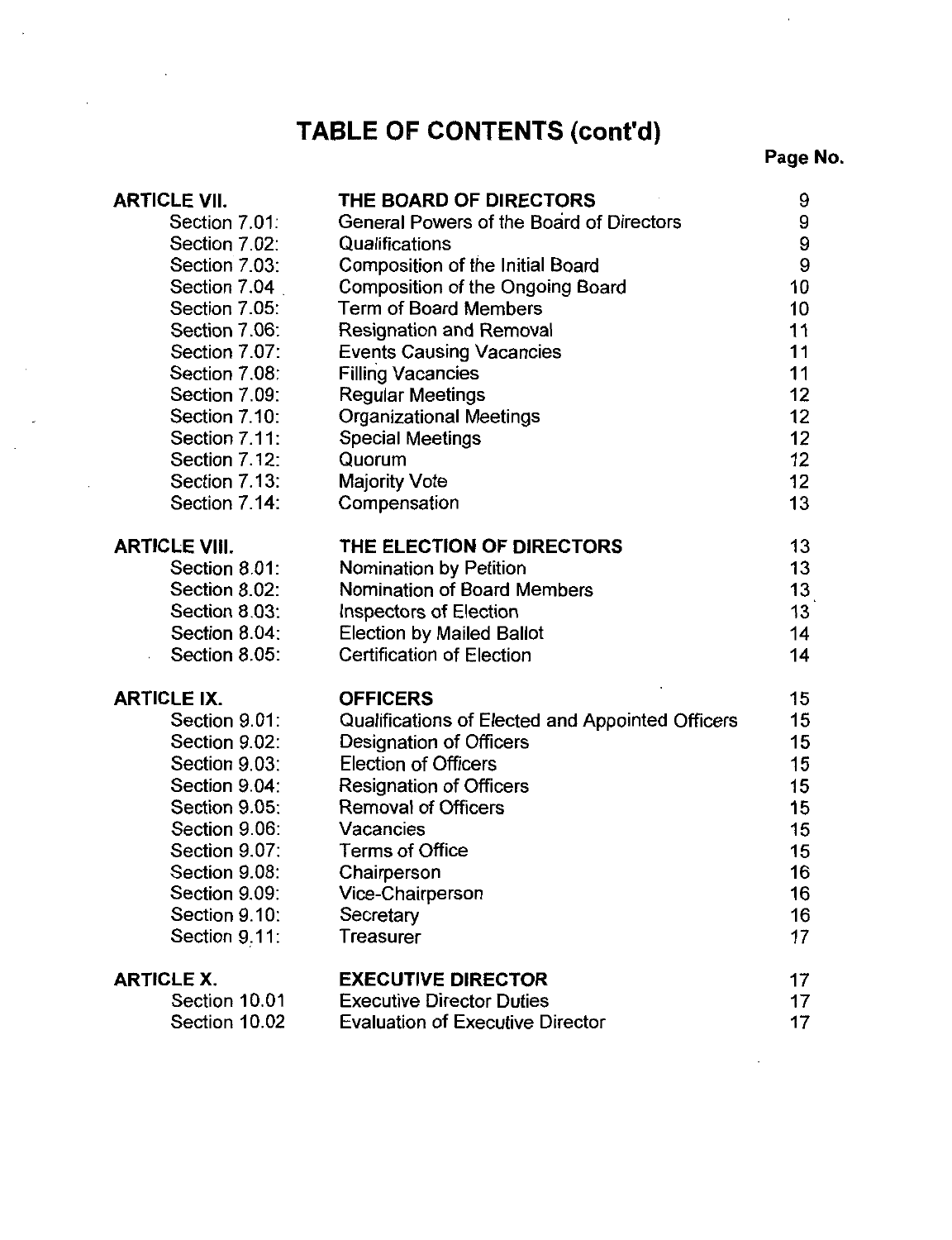# TABLE OF CONTENTS (cont'd)

# Page No

| <b>ARTICLE XI.</b>    | <b>INDEMNIFICATION AND INSURANCE</b>                            | 17       |
|-----------------------|-----------------------------------------------------------------|----------|
| Section 11.01:        | Indemnification of Officers                                     | 17       |
| Section 11.02:        | <b>Exemption of Property</b>                                    | 18       |
| Section 11.03:        | Insurance                                                       | 18       |
| <b>ARTICLE XII.</b>   | <b>COMMITTEES OF THE BOARD</b>                                  | 18       |
| Section 12.01:        | <b>Permanent Committees</b>                                     | 18       |
| Section 12.02:        | Duties of the Executive Committee                               | 18       |
| Section 12.03:        | Duties of the Finance/Audit Committee                           | 19       |
| Section 12.04:        | Duties of the Nominating Committee                              | 19       |
| Section 12.05         | Duties of the Board Development Committee                       | 19       |
| Section 12.06:        | <b>Minutes of Permanent Committees</b>                          | 19       |
| <b>Section 12.07:</b> | <b>Regular Committees</b>                                       | 19       |
| Section 12.08         | <b>Advisory Council</b>                                         | 20       |
| Section 12.09.        | <b>Executive Director Evaluation Committee</b>                  | 20       |
| <b>ARTICLE XIII.</b>  | PERFORMANCE OF PAC 14, INC.                                     | 20       |
|                       |                                                                 |          |
| Section 13.01:        | <b>Reporting Requirements</b>                                   | 20       |
| Section 13.02:        | Auditing and Inspection Requirements                            | 20       |
| <b>ARTICLE XIV.</b>   | <b>MISCELLANEOUS</b>                                            | 20       |
| <b>Section 14.01:</b> | Non-Discrimination                                              | 20       |
| Section 14.02:        | Meetings of PAC 14, Inc.                                        | 20       |
| <b>ARTICLE XV.</b>    | <b>DISSOLUTION</b>                                              |          |
| Section 15.01:        | <b>Corporate Dissolution</b>                                    | 21<br>21 |
| <b>ARTICLE XVI.</b>   |                                                                 |          |
| Section 16.01:        | <b>AMENDMENT OF BYLAWS</b>                                      | 21<br>21 |
| <b>Section 16.02:</b> | <b>Membership Rights Limitations</b>                            |          |
| Section 16.03:        | <b>Member Approval Required</b><br><b>Amendments by Members</b> | 21<br>22 |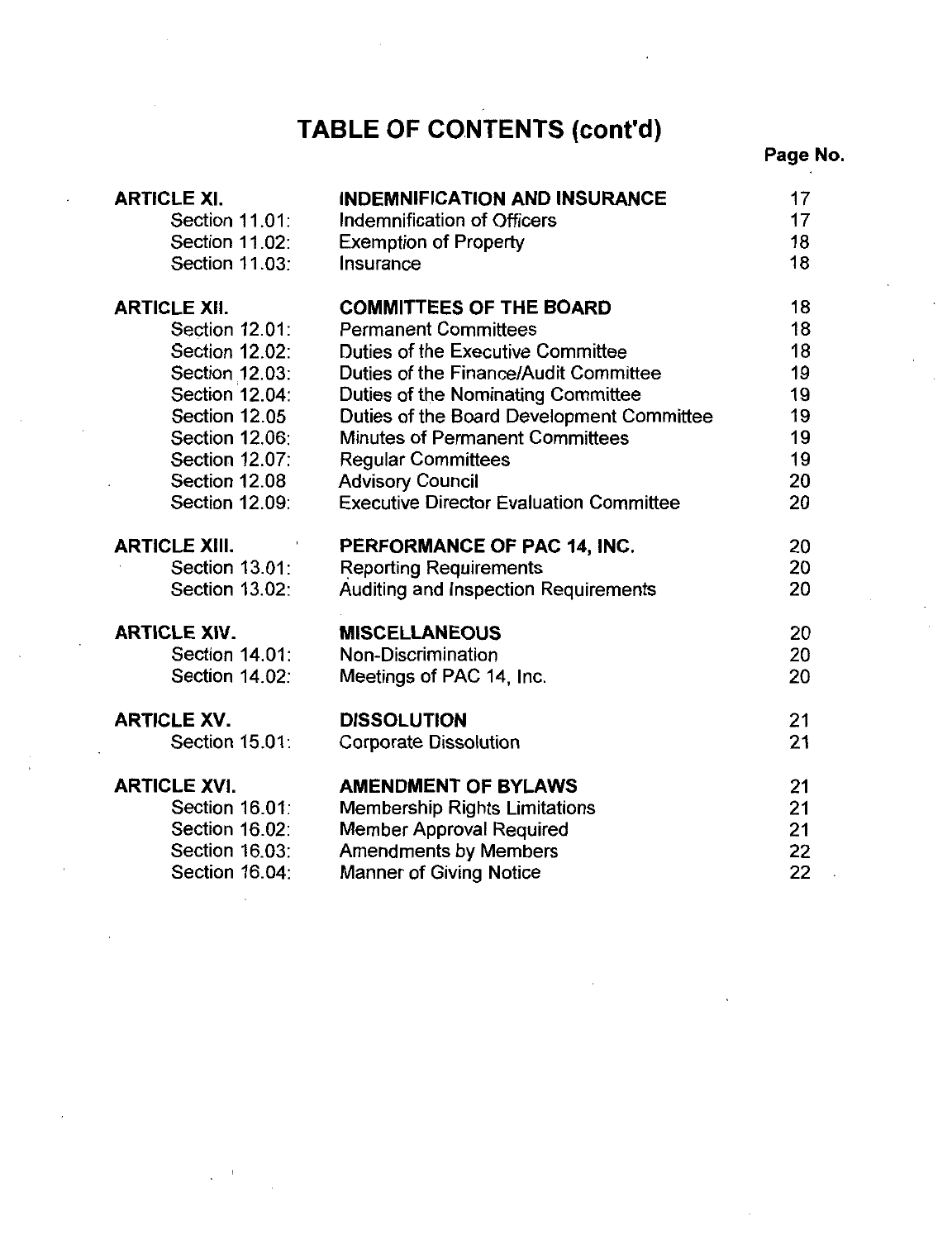# BYLAWS OF PAC 14, INC.

# ARTICLE I NAME

# **Section 1.01--Name**<br>The name of the orga

The name of the organization shall be PAC 14, Inc.

# **ARTICLE II.** OFFICES OF THE CORPORATION

The name of the organization s<br>OFFI<br>Section 2.01--Principal Office<br>The principal office for the tran The principal office for the transaction of the activities and affairs of PAC 14, Inc. shall be located within Wicomico County, Maryland.

ARTICLE II.<br>
Section 2.01--Principal Office<br>
The principal office for the transaction of the activities and<br>
be located within Wicomico County, Maryland.<br>
Section 2.02--Registered Office and Registered Agent<br>
PAC 14, Inc. PAC 14, Inc. shall have and continuously maintain a registered office in the State of Maryland, and a registered agent whose office is identical with such registered office. as required by Maryland non-profit corporation law. The registered office may be, but need not be, the same as its principal office in the State of Maryland. The Board of Directors may change the registered office or the registered agent at such office, or both, from time-to-time by compliance with applicable provisions of Maryland non-profit Maryland, and a registered agent whose office is identical with such registered office, as required by Maryland non-profit corporation law. The registered office may be, but need not be, the same as its principal office in corporation law Directors may change the<br>both, from time-to-time b<br>corporation law.<br>Section 3.01--Purposes

# **ARTICLE III.** PURPOSES

This corporation is formed for scientific, cultural, educational, and charitable purposes within the meaning of Section  $501(c)(3)$  of the Internal Revenue Code of 1986 (or the Section 3.01--Purposes<br>
This corporation is formed for scientific, cultural, educational, and charitable purposes<br>
within the meaning of Section 501(c)(3) of the Internal Revenue Code of 1986 (or the<br>
corresponding provis purposes are

(a) To support, manage, produce, and distribute noncommercial, community-based media programs; provided that a nonprofit organization that is exempt from<br>taxation under Section 501(c)(3) of the Internal Revenue Code may engage in fundraising or solicitation

1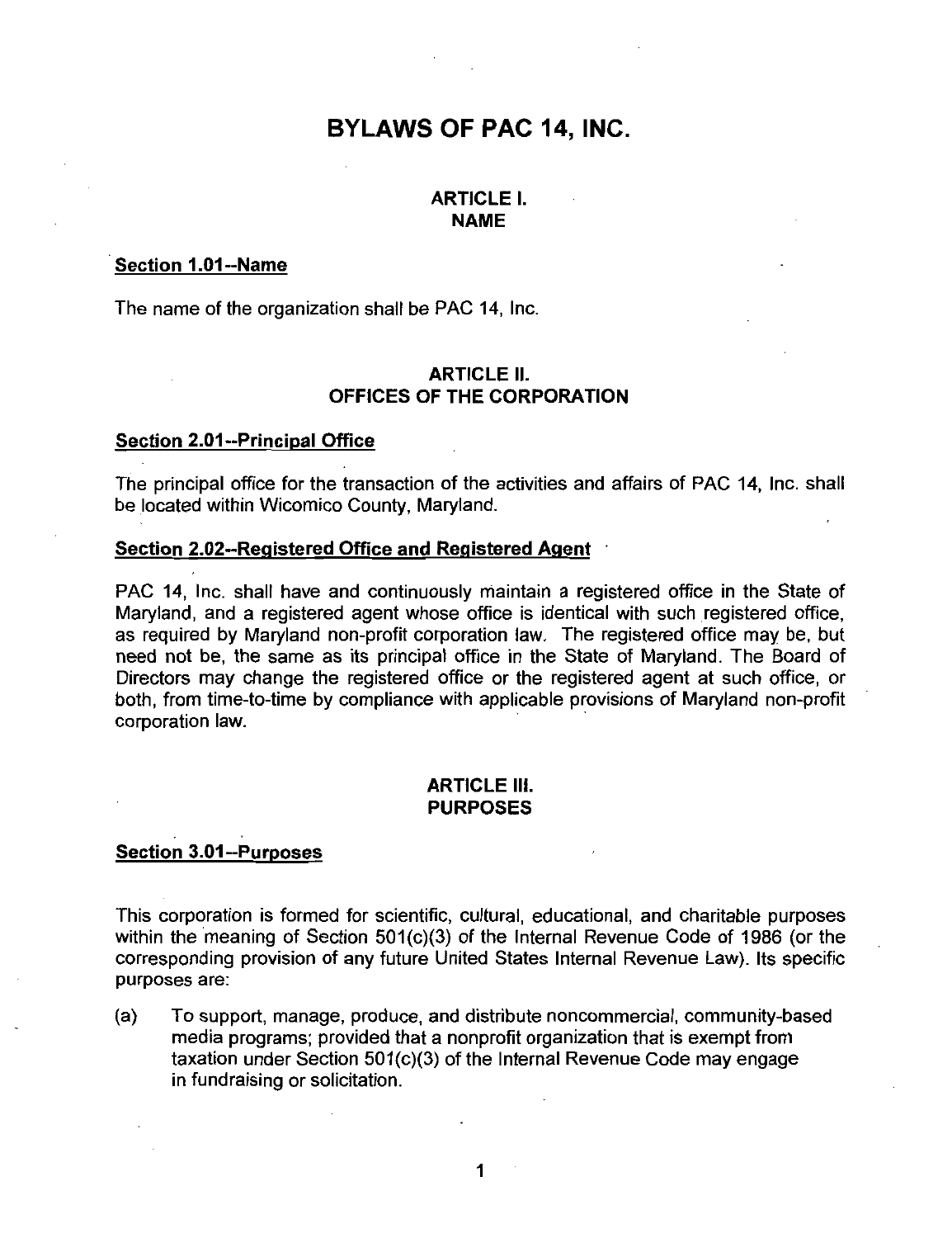- b To provide individuals organizations and institutions the necessary resources to produce programming for the noncommercial public, educational, and<br>government (PEG) access channel(s).<br>(c) To support, develop, and promote the public's access to local government<br>process by broadcasting of local governmen government (PEG) access channel(s).
- process by broadcasting of local government meetings, public hearings, and forums (c) To support, develop, and promote the public's access to local government<br>process by broadcasting of local government meetings, public hearings, and<br>forums.<br>(d) To establish, maintain and operate one (1) or more media
- - To educate individuals and nonprofit organizations in the use of various media tools and techniques
	- ii. To provide individuals and nonprofit organizations with access to various media tools and assistance in their use
	- iii. To promote programs and support the use of various media as vehicles of artistic expression
	- iv. To produce programs and other media materials in the public interest.
	- $v<sub>r</sub>$  To establish, maintain and operate a system or systems for the distribution of various media programs and materials in the public interest
	- vi. To establish, maintain and operate non-commercial broadcasting, telecasting and/or cable casting facilities for the dissemination of various media programs and materials, in the public interest.
- (e) To promote and encourage the participation of organizations and individuals in Wicomico County in creating and presenting programming reflecting the activities, concerns and interest of County residents in a manner that promotes a free exchange of ideas and information
- $f$  To encourage PEG access programming that serves viewers as well as program producers by promoting high production quality, responsible and diverse points of view, balance in subject matter and regular scheduling.
- $(g)$  To facilitate the use of access channels as a public forum that promotes a free exchange of ideas and information
- $(h)$  To assure that no censorship over program content of the public access channel(s) exists, except as necessary to comply with the Cable Communication Policy of 1984 (or the corresponding provision of any future federal cable television or telecommunications law), and the Federal Communications Commission prohibition of material that is obscene, contains commercial advertising or conducts <sup>a</sup> lottery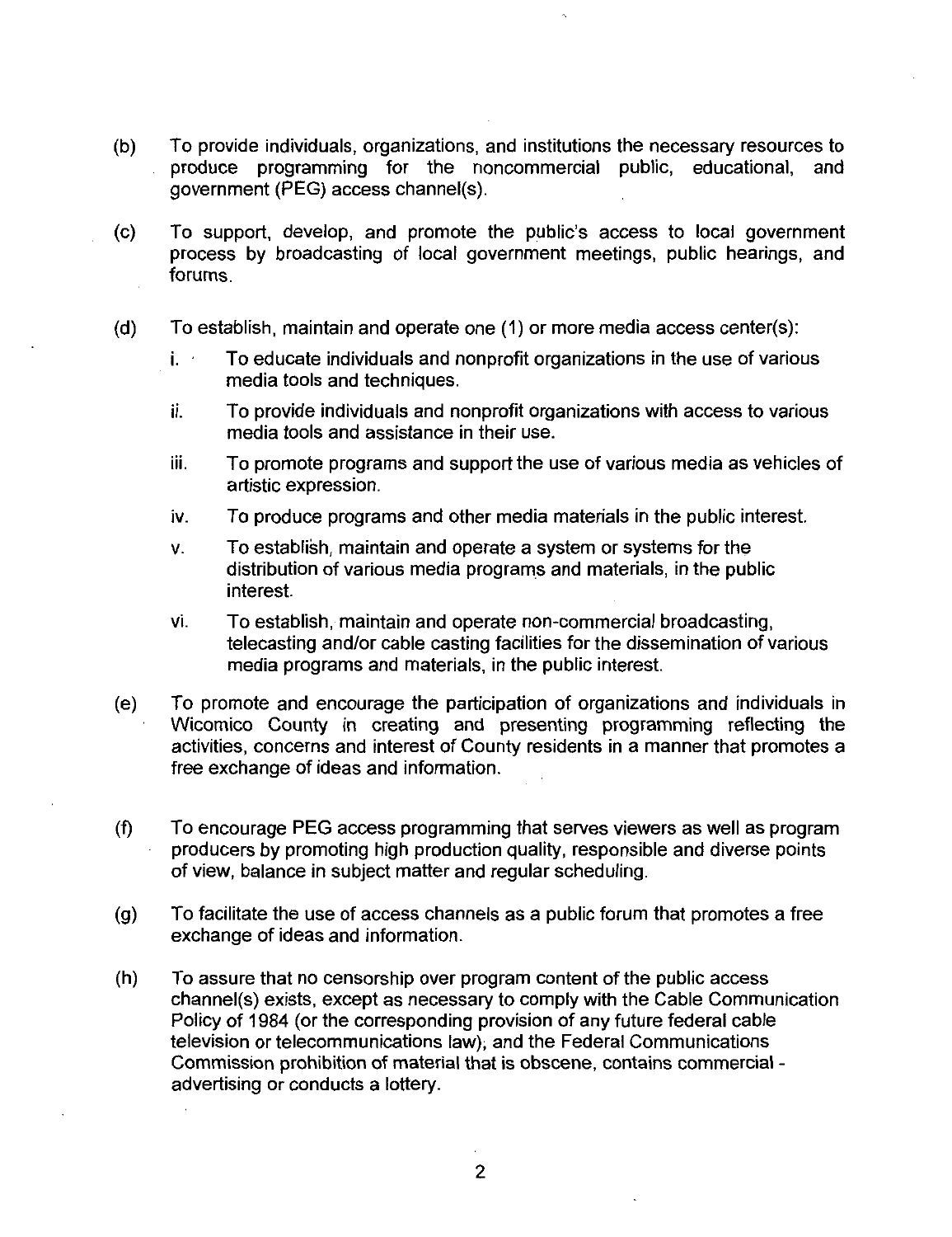To determine and conduct or support any and all other lawful things in  $(i)$ furtherance of the foregoing charitable and educational purposes, either manifest or latent

# ARTICLE IV MEMBERSHIP

# Section 4.01--initial Members

The initial members of PAC 14 Inc shall be limited to the Board of Directors No later than October 30, 2010 the membership of PAC 14, Inc. shall be expanded and function as described in the following subsections of Article IV. - Membership, and in Article V. -Meetings of Members, and in Article VI. - Voting by Members. Until October 2010, such provisions of Article V shall apply as necessary and appropriate to the circumstances MEMB<br>
Section 4.01--Initial Members<br>
The initial members of PAC 14, Inc. shall t<br>
than October 30, 2010 the membership of las<br>
described in the following subsections of<br>
Meetings of Members, and in Article VI. - V<br>
provisi

PAC 14, Inc. membership is open to:  $(1)$  any person who is a resident of Wicomico County or the City of Salisbury; (2) any non-profit organization, business, or institution with an office located in Wicomico County or the City of Salisbury or serving or having as members Wicomico County residents; (3) any person who is an employee or member of such non-profit organization or institution; or  $(4)$  any person who is employed by a business located in Wicomico County. Such persons, organizations, or institutions that are in substantial agreement with the objectives of the organization as set forth in the Articles of Incorporation shall be eligible for membership upon completion of <sup>a</sup> membership application and upon compliance with conditions as may be prescribed by the Board of Directors. Parental permission is required for youths 16 years of age or under. Membership is available to all those eligible without discrimination. employed by a business located in visitantial agset forth in the Articles of Incorprompletion of a membership application be prescribed by the Board of Direc years of age or under. Members discrimination.<br>Section 4.03--Cla

There shall be two  $(2)$  classes of voting members in PAC 14, Inc.:

- (a) Individual members shall be those persons who meet the requirements Individual member<br>delineated in 4.02.
- (b) Organizational members shall be non-profit organizations, businesses, or<br>institutions which meet those membership requirements delineated in 4.02, and:<br>(1) whose principal address is in Salisbury or Wicomico County); institutions which meet those membership requirements delineated in 4.02, and:<br>(1) whose principal address is in Salisbury or Wicomico County); or (2) have Salisbury or Wicomico County residents as members; or (3) serve residents of Salisbury or Wicomico County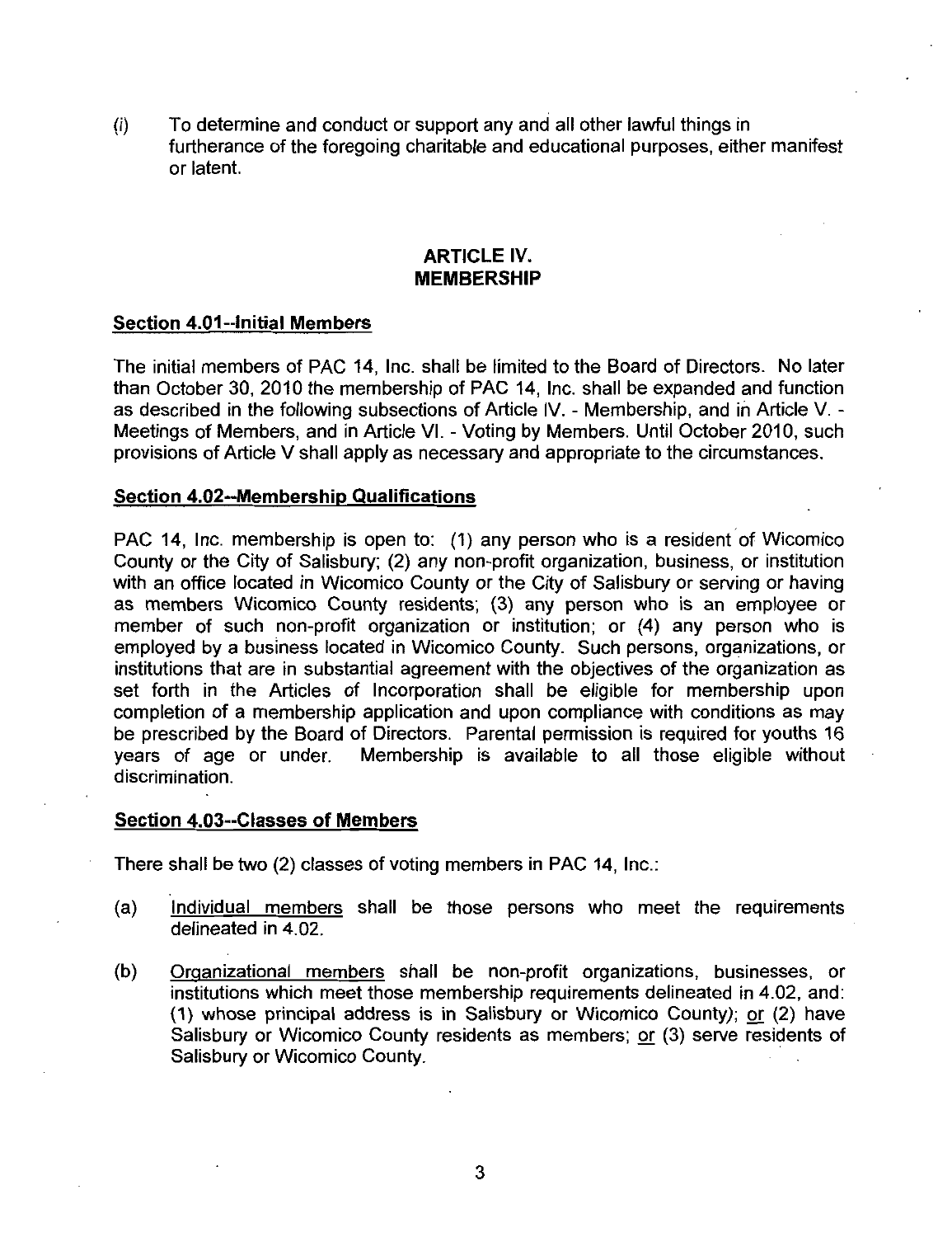# **Section 4.04--Voting Rights<br>Individual members and orga**

Individual members and organizational members shall have the right to vote as set forth in these Bylaws; on the election of Directors; on change to these Bylaws as designated in Section 16.02; on any merger and its principal terms and the amendment of those terms; and on any election to dissolve PAC 14, Inc. Organizational members shall designate one person to vote on behalf of that organizational member. In addition, those members shall have all rights afforded members under Maryland non profit corporation law. No proxy voting is permitted. in Section 16.02; on any merger and its princip<br>terms; and on any election to dissolve PAC 1<sup>4</sup><br>designate one person to vote on behalf of tha<br>those members shall have all rights afforded<br>corporation law. No proxy voting is those members shall have all rights<br>corporation law. No proxy voting is perm<br>Section 4.05--Dues and Terms of Mem<br>The Board may establish annual dues<br>specify requirements of membership, if a<br>Section 4.06--Transfer of Member

The Board may establish annual dues for individual and organizational members and specify requirements of membership, if any.

No membership or right arising from membership shall be transferable

# ARTICLE V MEETINGS OF MEMBERS

# No membership or right arising fro<br>ME<br>Section 5.01--Place of Meetings<br>Meetings of the members shall be

Meetings of the members shall be held at any place within Wicomico County, Maryland designated by the Board. In the absence of any such designation, meetings shall be held at the principal office of PAC 14, Inc. Section 5.01--Place of Meetings<br>Meetings of the members shall be held at are<br>designated by the Board. In the absence c<br>held at the principal office of PAC 14, Inc.<br>Section 5.02--Annual Meeting of Members<br>PAC 14, Inc. shall

PAC 14, Inc. shall hold an Annual Meeting during the month of October, at a time and place to be determined by resolution of the Board. Notice of the Annual Meeting shall PAC 14, Inc. shall hold an Annual Meeting during the month of October, at a time and<br>place to be determined by resolution of the Board. Notice of the Annual Meeting shall<br>be given in accordance with Sections 5.04 and 5.06 must be given at least thirty (30) days prior to the meeting, be provided to the City and County, be announced on at least the public/community access channel, and be published in a newspaper of general circulation. No. 14, met staat hold an Amda<br>place to be determined by resolution<br>be given in accordance with Section<br>Section 5.03--Special Meetings<br>Section 5.03--Special Meetings<br>(a) A special meeting of the m

(a) A special meeting of the members may be called at any time by the Chairperson A special meeting of the members may be called at any time by the Champerson<br>of the Board, the Board of Directors, or by a written request submitted to the<br>Secretary of PAC 14, Inc. by five percent (5%) or more of the memb 14, Inc. Said request should specify the nature of the business to be transacted at the special meeting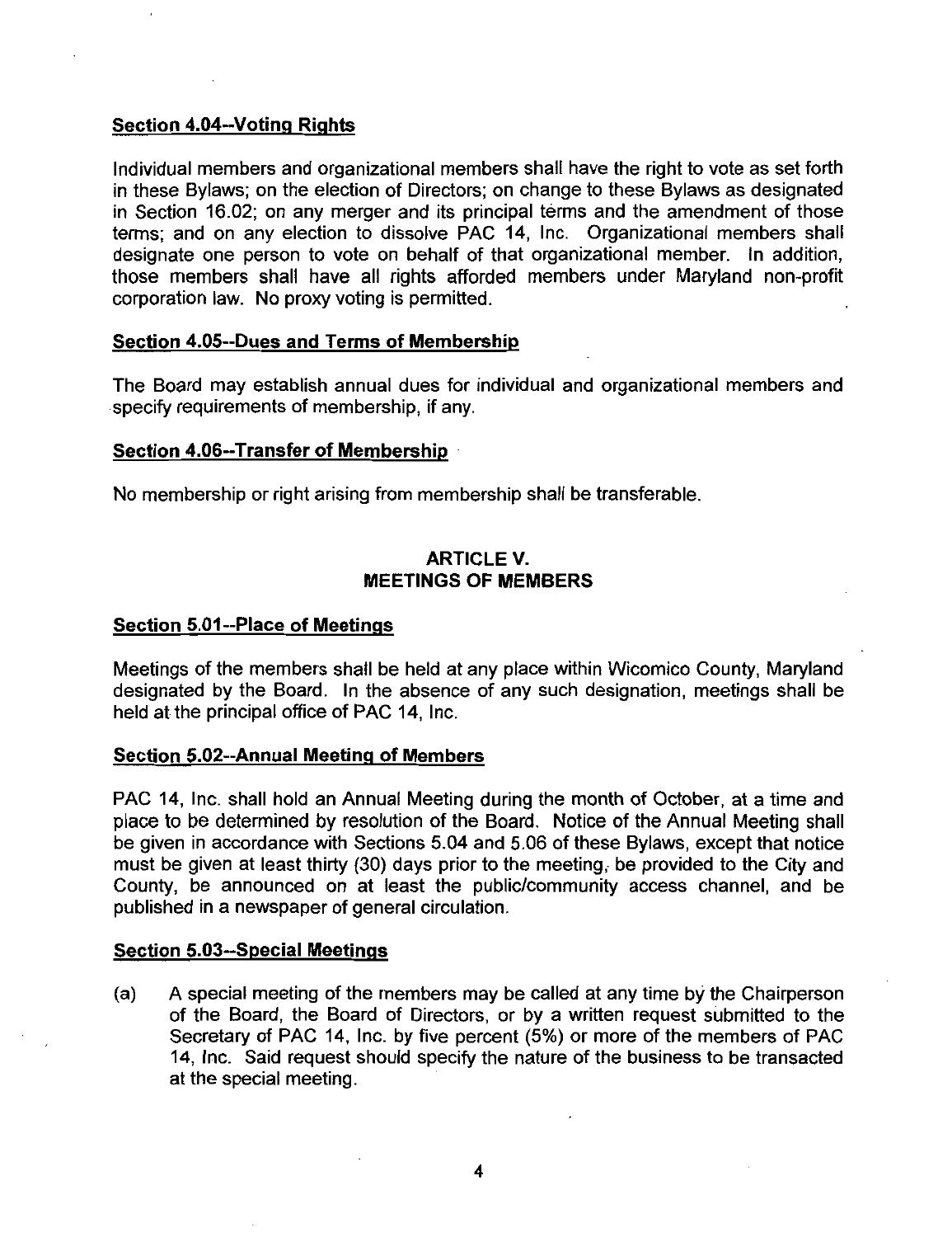(b) Special meetings shall be held at least thirty  $(30)$  days and no more than ninety 90 days after being called (b) Special meetings shall be held at least thirty (30) day<br>(90) days after being called.<br>Section 5.04--Notice Requirement for Members' Meetings<br>Whenever members are required or permitted to take any ad

Whenever members are required or permitted to take any action at a meeting, a written notice of the meeting shall be given to each member entitled to vote at the meeting, in Whenever members are required or permitted to take any action at a meeting, a written<br>notice of the meeting shall be given to each member entitled to vote at the meeting, in<br>accordance with Sections 5.05 and 5.06 of these place, date, and hour of the meeting, and:

- (a) the general nature of the business to be transacted at a Special Meeting (no other business may be transacted); and
- (b) those matters that the Board intends to present for action by the members at the time notice is given for the Annual Meeting (b) those matters that the Board intends to p<br>time notice is given for the Annual Meetin<br>Except as indicated in Section 5.05 of these<br>presented for consideration at the Annual Meetin<br>Section 5.05--Notice of Certain Agenda

Except as indicated in Section 5.05 of these Bylaws, any proper matter may be presented for consideration at the Annual Meeting

Approval by the members of any of the following proposals -- other than by unanimous approval by those entitled to vote  $-$  is valid only if the notice or waiver of notice states such actions are to be considered:

- (a) Removing a Director without cause.
- (b) Filling vacancies on the Board.
- (c) Amending the Articles of Incorporation.
- $(d)$  Electing to dissolve PAC 14, Inc.
- (e) Amending Section 11.02 of these By-Laws.

(c) Amending the Articles of Incorpora<br>
(d) Electing to dissolve PAC 14, Inc.<br>
(e) Amending Section 11.02 of these<br>
Section 5.06--Manner of Giving Notice<br>
(a) Notice of any meeting of member (a) Notice of any meeting of members shall be in writing and shall be given at least ten (10), but not more than ninety (90) days before the meeting date. The notice shall be given either personally, or by first-class mail or by other means of written communications, the charges prepaid. The notice shall be addressed to each shall be given either personally, or by first-class mail or by other means of written<br>communications, the charges prepaid. The notice shall be addressed to each<br>member entitled to vote under Section 6.08 of these By-Laws a that member appearing on the books of PAC 14, Inc. or at the address given to PAC 14, Inc. by the member for purposes of notice. If no address for a member appears in PAC 14, Inc.'s books and no address has been so given b PAC 14, Inc. by the member for purposes of notice. If no address for a member appears in PAC 14, Inc.'s books and no address has been so given by that member, notice shall be deemed to have been given if notice is published at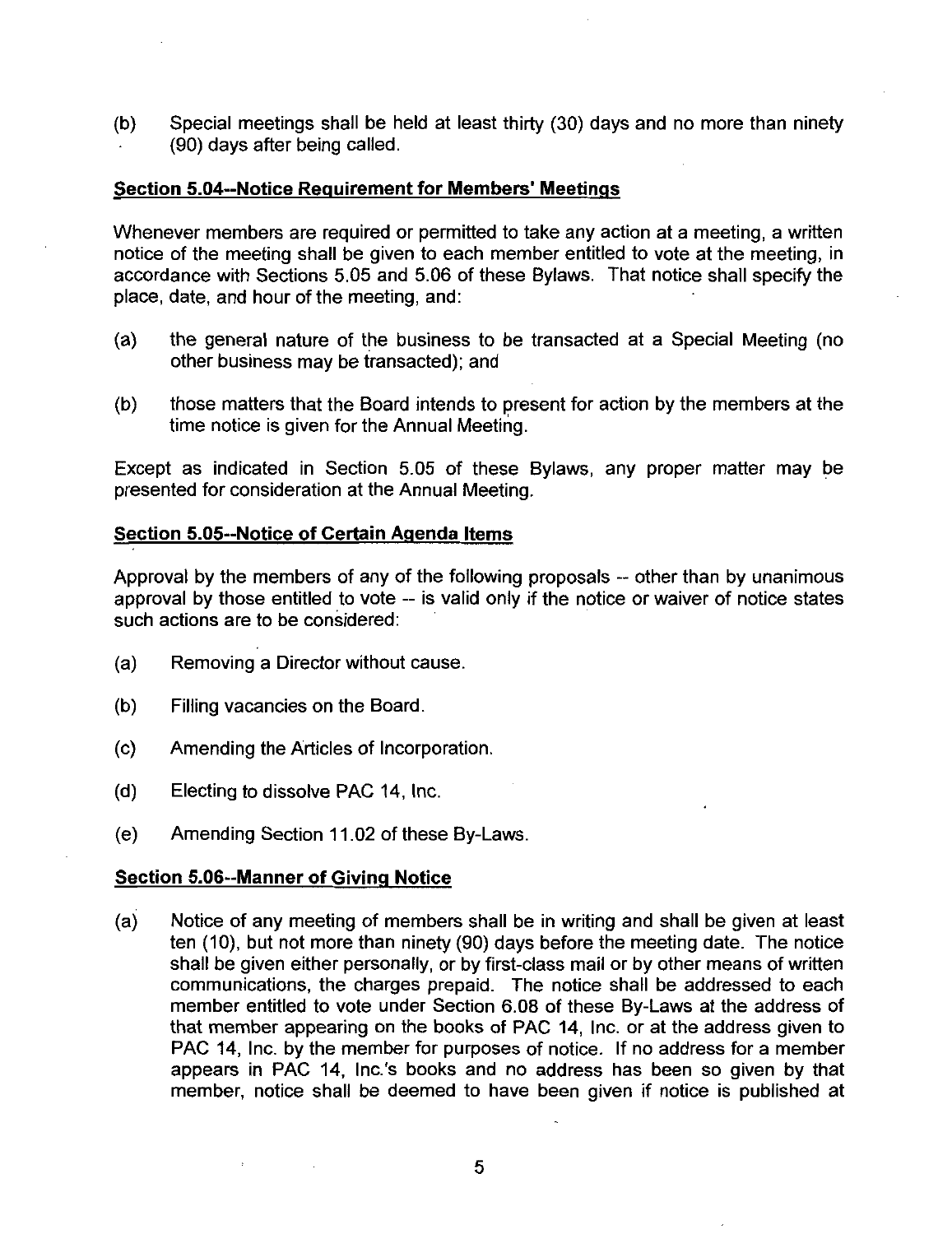least once in a newspaper of general circulation in the City, provided to the City and County government, and announced on at least the public/community access channel.

(b) An affidavit of the mailing of any notice of any members' meeting, or of the giving of such notice by other means, shall be executed by the Secretary of PAC 14, Inc. and shall be filed and maintained in minutes of PAC 14. Inc. Section 5.07-Waiver of Notice or Consent by Attendance<br>A member's attendance of such notice by other means, shall be executed by<br>Inc. and shall be filed and maintained in minutes of PA<br>Section 5.07-Waiver of Notice or Cons

Section 5.07--Waiver of Notice or Consent by Attendance<br>A member's attendance at a meeting shall constitute a waiver of notice of the meeting,<br>unless the member objects at the beginning of the meeting to the transaction of unless the member objects at the beginning of the meeting to the transaction of any business because the meeting was not legally called or convened. attendance at the meeting is not <sup>a</sup> waiver of any right to object to the consideration of matters required to be included in the notice of the meeting but not so included, if that objection is expressly made at the meeting A member's attendance at a mee<br>unless the member objects at the<br>business because the meeting<br>attendance at the meeting is not<br>matters required to be included in<br>objection is expressly made at the<br>**Section 5.08--Presiding O** 

The Chairperson of the Board of Directors shall preside at all regular or special meetings of the members, and in that person's absence the Vice Chairperson shall Section 5.08--Presiding Officers<br>The Chairperson of the Board of Directors shall preside at all regular or special<br>meetings of the members, and in that person's absence the Vice Chairperson shall<br>serve in this capacity. Th meetings of the members, and in that person's absence the Vice Chairperson shall serve in this capacity. The Treasurer of the Board shall act in the absence of the Chairperson and Vice-Chairperson. The Secretary of the Boa be kept, minutes of all meetings. Chairperson and Vice-C<br>be kept, minutes of all n<br><u>Section 6.01--Quorum</u><br>A quorum for the trans

# ARTICLE VI VOTING BY MEMBERS

A quorum for the transaction of business at any meeting of the membership, or any action by written ballot, shall consist of ten percent (10%) of the membership of PAC 14, Inc. However, if any special or annual meeting is actually attended by less than one-third (1/3) of the voting power, the only matters that may be voted on are those of 14, Inc. However, if any special or annual meeting is actually attended by less<br>one-third (1/3) of the voting power, the only matters that may be voted on are tho<br>which notice of their general nature was given under Sectio A quorum for the transaction o<br>action by written ballot, shall co<br>14, Inc. However, if any speci<br>one-third (1/3) of the voting pow<br>which notice of their general nat<br>Section 6.02--Loss of Quorum<br>Subject to Section 6.01 abov

Section 6.02--Loss of Quorum<br>Subject to Section 6.01 above of these Bylaws, the members present at a duly called or held meeting at which <sup>a</sup> quorum is present may continue to transact business until adjournment, even if enough members have withdrawn to leave less than a quorum. Any action taken, other than adjournment, must be approved by at least a majority of the members required to constitute <sup>a</sup> quorum if the matter requiring action was included in the notice of the meeting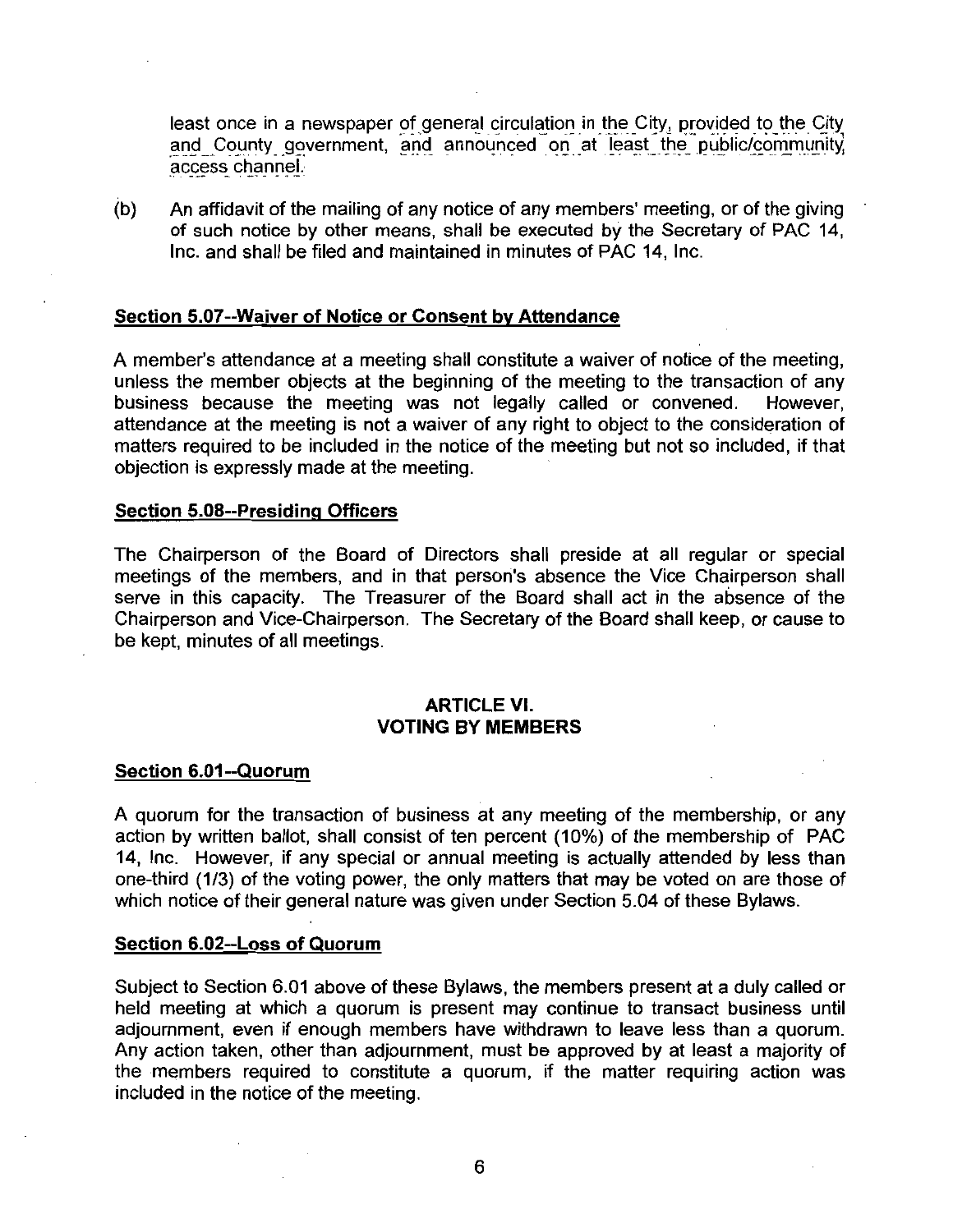Section 6.03--Adjournment and Notice of Adjourned Meetings<br>Any members' meeting may be adjourned by the vote of the mare<br>represented at the meeting, whether or not a quorum is present Any members' meeting may be adjourned by the vote of the majority of the members represented at the meeting, whether or not a quorum is present. However, a meeting may not be adjourned for more than forty-five (45) days. If a members' meeting is adjourned to another time and place, and the time and place is announced at the meeting prior to adjournment, additional notice need not be given of the adjourned meeting. After adjournment, if a new record date is fixed for notice or voting, a notice of the adjourned meeting shall be given to each member who, on the record date of the notice of the meeting, is entitled to vote at each meeting. At the adjourned meeting, PAC 14. Inc. may transact any business that might have been transacted at the original meeting adjourned to another time and<br>meeting prior to adjournment, a<br>meeting. After adjournment, if a<br>the adjourned meeting shall be<br>notice of the meeting, is entitled<br>PAC 14, Inc. may transact any b<br>meeting.<br>Section 6.04--Eligib

Subject to the provisions of Maryland nonprofit corporation law, members entitled to vote at any meeting of members shall be individual members and organizational Subject to the provisions of Maryland nonprofit corporation law, members entitividual vote at any meeting of members shall be individual members and organiza members in good standing as of the record date under Section 6.0 Section 6.04--Eligibi<br>Subject to the provis<br>vote at any meeting<br>members in good star<br>Section 6.05--Voting<br>Each member entitle

Each member entitled to vote shall be entitled to cast one vote on each matter submitted to a vote of the members. Voting may be by voice or ballot, except that votes for Directors may only be cast by mailed ballot Section 6.05--Voting<br>Each member entitled to vote shall be<br>submitted to a vote of the members. Votir<br>for Directors may only be cast by mailed b<br>Section 6.06--Approval by Majority Vote<br>If a quorum is present, an affirmative

If a quorum is present, an affirmative majority vote of the members present approves an action. The only exception is if a greater number is required by the Articles of The only exception is if a greater number is required by the Articles of Incorporation or these Bylaws Section 6.06--Approval by Majority Vote<br>If a quorum is present, an affirmative majority vote of the me<br>action. The only exception is if a greater number is r<br>Incorporation or these Bylaws.<br>Section 6.07--Action by Written B

- (a) Any action that may be taken at any meeting of members may also be taken without a meeting by complying with Sections  $(1)$  and  $(2)$  below.
	- i. Solicitation of Written Ballots. PAC 14, Inc. shall distribute one (1) written ballot to each member entitled to vote on the matter. Such ballots shall Solicitation of Wr<u>itten Ballots</u>. PAC 14, Inc. shall distribute one (1) written<br>ballot to each member entitled to vote on the matter. Such ballots shall<br>be mailed or delivered in the manner required by Section 5.06 of the Bylaws. All solicitation of votes by written ballot shall:
		- 1 indicate the number of responses needed to meet the quorum requirements
		- (2) with respect to ballots other than for election of Directors, state the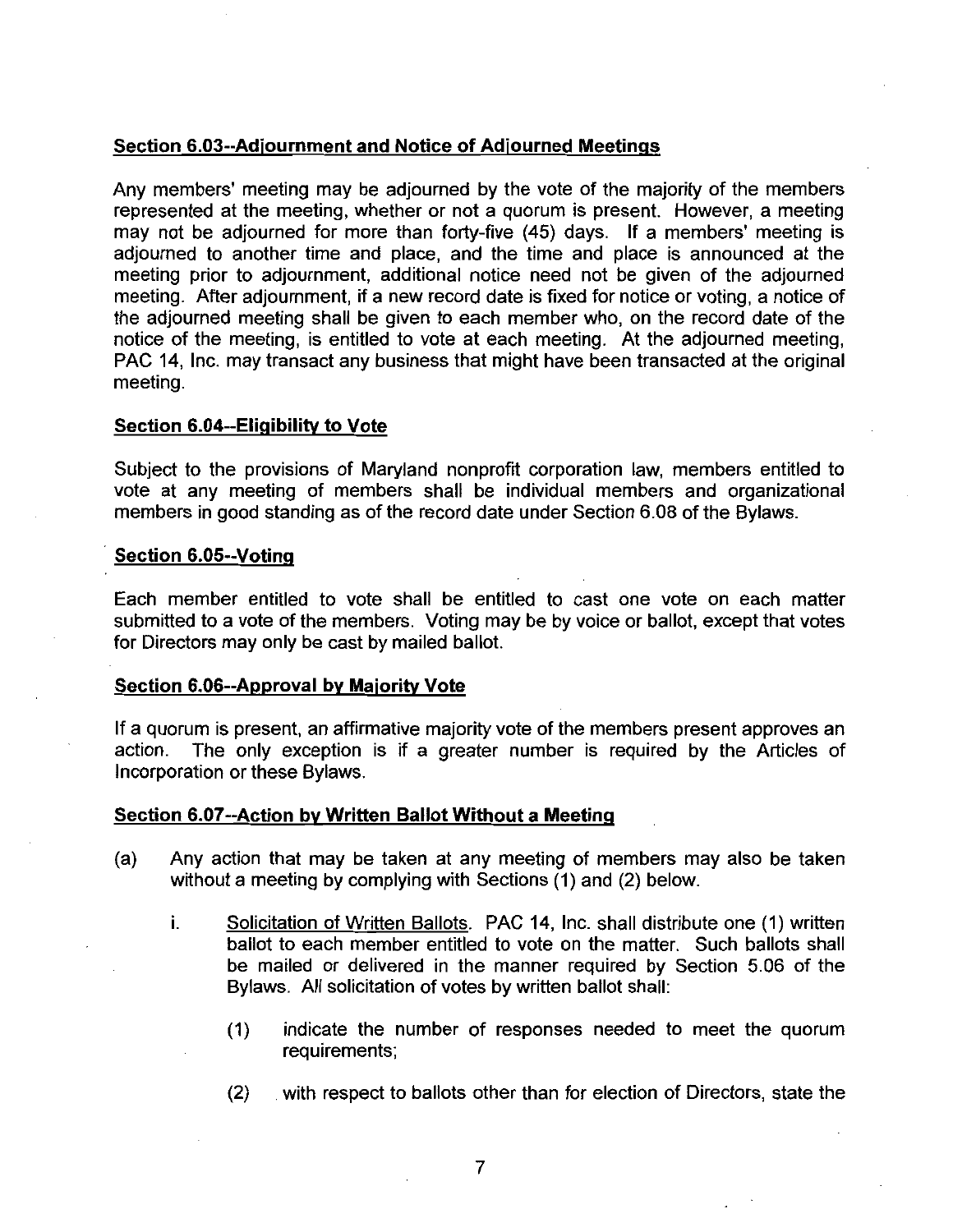percentage of approval necessary to pass the measure or measures

- 3 specify the time by which the ballots must be received in order to be counted:
- $(4)$  set forth the proposed action on each ballot;
- 5 provide the members with an opportunity to specify approval or disapproval of each proposal; and
- (6) provide a reasonable time within which to return the ballot to PAC 14. Inc.

In any election of Directors, a written ballot that a member marks "withhold" or otherwise marks in a manner indicating that authority to vote is withheld shall not be voted either for or against the election of <sup>a</sup> Director.

- ii. Number of Votes and Approvals Required. Approval by written ballot shall be valid only when
	- (1) the number of votes cast by ballot within the time specified, including those ballots that are marked "withhold" or otherwise indicate that authority to vote is withheld, meets or exceed the quorum required to be present at a meeting authorizing the action and
	- (2) the received written ballots approving the action constitute a majority of all votes cast
- (b) Written ballots may not be revoked.
- (c) All written ballots shall be filed with the Secretary of PAC 14, Inc. and maintained in the corporate records for at least three (3) years. majority of all votes cast.<br>
(b) Written ballots may not be revoked.<br>
(c) All written ballots shall be filed with the Secretary of PAC 14, Inc. and maintair<br>
in the corporate records for at least three (3) years.<br>
Section

- (a) For purposes of determining the members entitled to notice of any meeting, entitled to vote at any meeting, or entitled to exercise any rights with respect to any lawful action, the Board may in advance fix a record date. The record date so fixed shall not be more than sixty  $(60)$  or less than ten  $(10)$  days before the date of the meeting
- (b) For voting by written ballot, the record date shall not be more than sixty  $(60)$  days before the day on which the first written ballot is mailed or solicited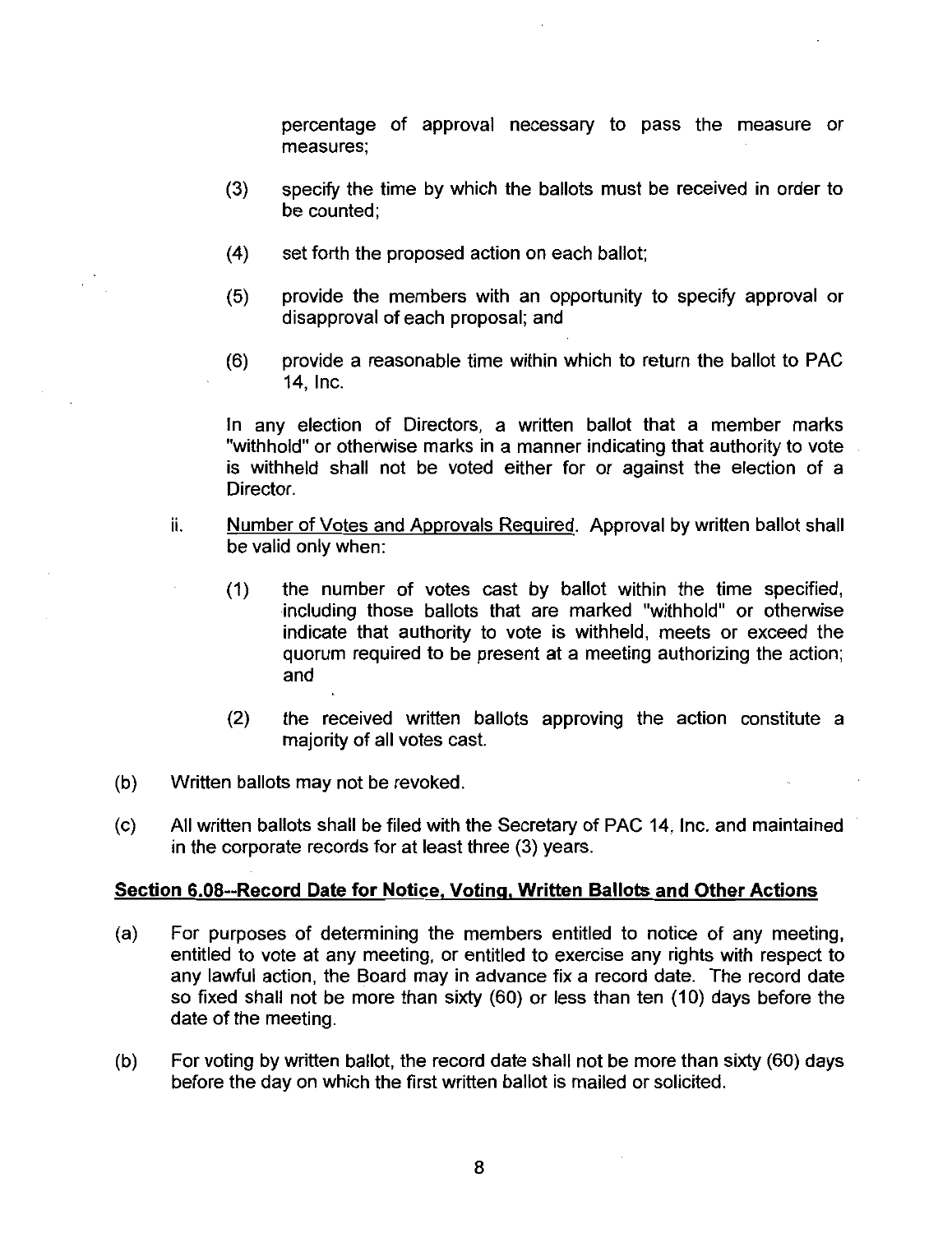- $(c)$  For purposes of Sections (a) and (b) above, a person holding a membership at the close of business on the record date shall be a member of record
- $(d)$  If not otherwise fixed by the Board:
	- i. the record date for determining members entitled to receive notice of a meeting of members shall be the business day preceding the day on which notice is given, or if notice is waived, the business day preceding the day on which the meeting is held; and
	- ii the record date for determining members entitled to vote at <sup>a</sup> meeting of members shall be the day on which the meeting is held
- $(e)$  If not otherwise fixed by the Board, the record date for determining those entitled to vote by written ballot shall be the day on which the first written ballot is mailed or solicited Thember<br>
(e) If not otherwis<br>
to vote by writ<br>
or solicited.<br>
Section 6.09--Proxy<br>
There shall be no

There shall be no voting or other action by proxy, except that any organizational member may, by notice filed with the Secretary, designate a person to exercise a vote There shall be no voting or other action by proxy, except<br>member may, by notice filed with the Secretary, designate a p<br>of the organization pursuant to Section 4.04 of these By-Laws. Friefe Shall be no volling of other action by ploxy, exception<br>member may, by notice filed with the Secretary, designate<br>of the organization pursuant to Section 4.04 of these By-La<br>**ARTICLE VII.**<br>THE BOARD OF DIRECTORS<br>Sec

# **ARTICLE VII.** THE BOARD OF DIRECTORS

Subject to the provisions and limitations of Maryland non-profit corporation law and any other applicable laws and subject to any limitations of the Articles of Incorporation or the Bylaws regarding action that require approval of the members, PAC 14, Inc. activities and affairs shall be managed and all corporate powers shall be exercised by or under the direction of the Board Section 7.01--General Powe<br>Subject to the provisions and<br>other applicable laws and su<br>the Bylaws regarding action<br>activities and affairs shall be<br>or under the direction of the E<br>Section 7.02--Qualifications<br>All members of other applicable laws and subject to any limitat<br>the Bylaws regarding action that require applicativities and affairs shall be managed and all o<br>or under the direction of the Board.<br>Section 7.02--Qualifications<br>All members

All members of the Board must be residents of Wicomico County and individual members in good standing of PAC 14 Inc or representatives of organizational All members of the Board must be residents of Wicomico<br>members in good standing of PAC 14, Inc. or representati<br>members designated pursuant to Section 4.04 of these By-Laws.

(a) The Board may consist of persons who as closely as possible represent the racial, ethnic, geographic, social, and economic diversity of Wicomico County. Further, the Board may also represent the broad base of community interests as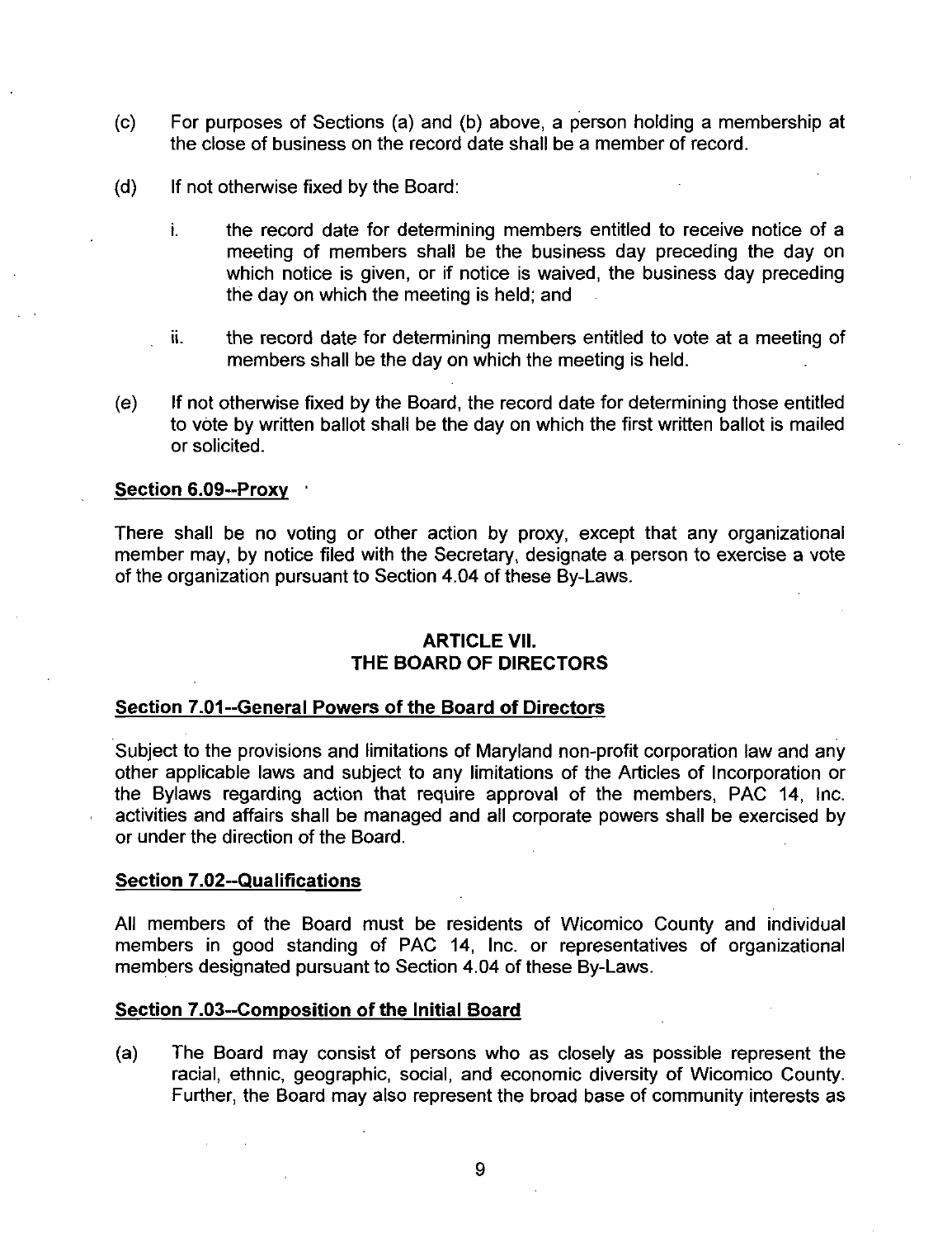reflected in the variety of non profit organizations and institutions serving Wicomico County and may represent access producers and persons with knowledge and expertise that will benefit the corporation reflected in the variety of non-profit<br>Wicomico County and may represent<br>knowledge and expertise that will benefit t<br>(b) The Initial Board of Directors shall consis<br>thirteen (13) voting members.<br>(c) The nine (9) members of

- (b) The Initial Board of Directors shall consist of not less than nine (9) or more than thirteen (13) voting members.
- $(c)$  The nine (9) members of the Initial Board shall be those as identified in the proposed Articles of incorporation

- (a) The Board may consist of persons who as closely as possible represent the racial, ethnic, geographic, social, and economic diversity of Wicomico County. Further, the Board may also represent the broad base of community interests as reflected in the variety of non profit organizations and institutions serving Wicomico County and may represent access producers and persons with knowledge and expertise that will benefit the corporation
- (b) The Ongoing Board of PAC 14, Inc. shall consist of not less than eleven (11) or more than thirteen (13) voting members.
- (c) "Elected Directors" shall consist of seven (7) Directors elected by the membership
- (d) "Appointed" Directors shall consist of no more than two (2) Directors to be appointed by the majority of the Board by ordinary resolution. Appointed appointed by the majority of the Board by ordinary resolution. Directors shall provide special expertise to the Board
- (e) "Designated Directors" shall consist of one (1) Director appointed by the Wicomico County Board of Education to represent K-12 schools, one (1) Director Wicomico County Board of Education to represent K-12 schools, one (1) Director collectively appointed by Salisbury University and WOR-WIC Community College, one (1) Director appointed by the City of Salisbury, and one (1) Director appointed by Wicomico County (e) "Designated Directors" shall con<br>
Wicomico County Board of Educati<br>
collectively appointed by Salisbi<br>
College, one (1) Director appointed<br>
appointed by Wicomico County.<br>
Section 7.05--Terms of Board Members<br>
(a) The i

- (a) The initial "Elected Directors" shall draw lots so that three (3) shall have terms which expire on the date of the annual meeting of PAC 14, Inc. in 2011; two  $(2)$ shall have terms which expire on the date of the annual meeting in 2012, and two (2) shall have terms which shall expire on the date of the annual meeting in 2013
- $(b)$  Elected Directors shall serve three  $(3)$  year terms.
- (c) Designated and Appointed Directors shall serve one (1) year terms.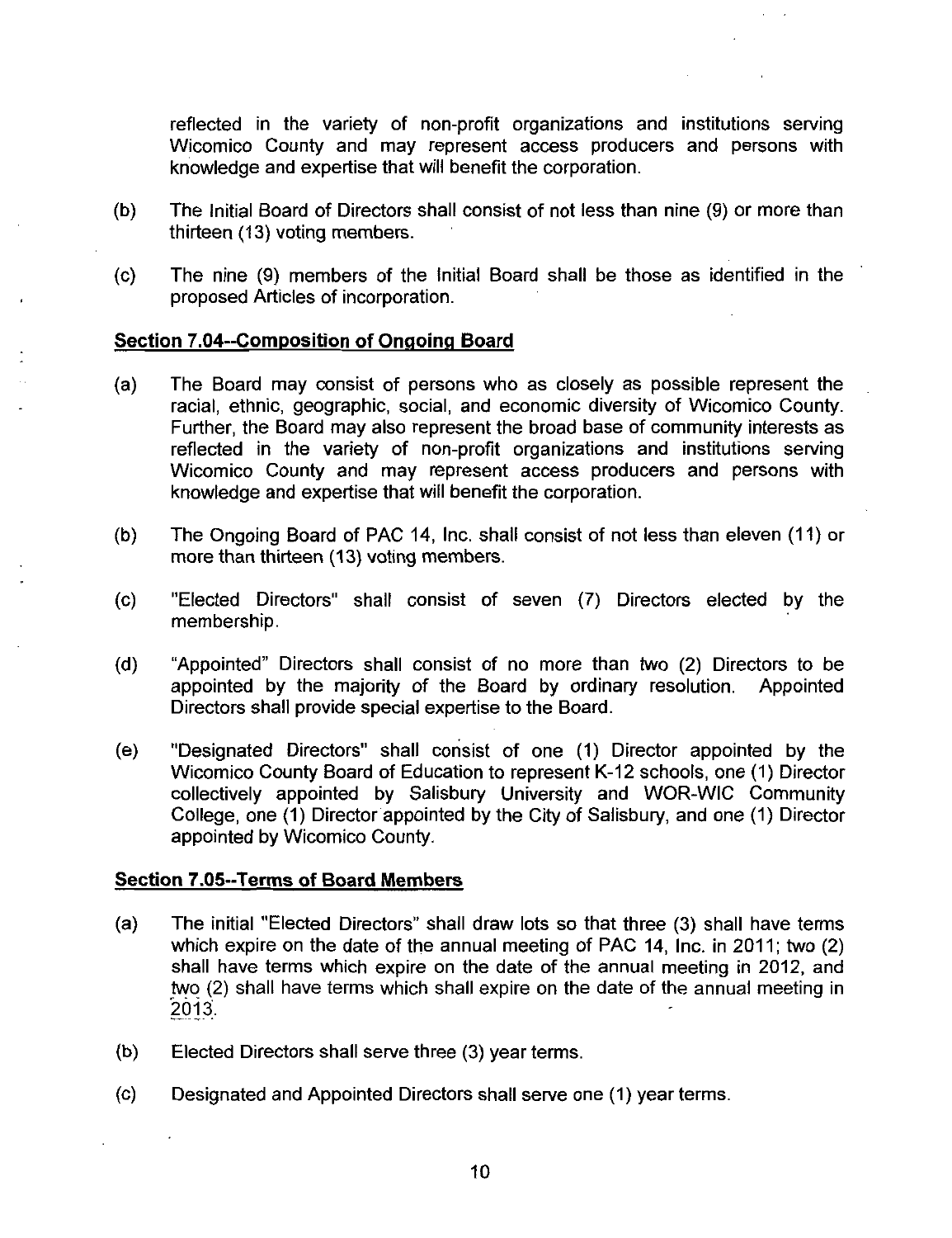- (d) A term of each Director shall end on the date of the Annual Meeting nearest the end of his or her term, but not before a successor is duly elected and qualified. (d) A term of each Director shall end or<br>end of his or her term, but not before<br>(e) There shall be no limit to the numbe<br>member of the Board may be electe<br>Section 7.06—Resignation and Removal<br>(a) Any Director may resign ef
- (e) There shall be no limit to the number of consecutive terms to which an individual member of the Board may be elected and serve

- (a) Any Director may resign effective upon giving written notice to the Chairperson or the Secretary, unless the notice specifies a later time for the resignation to become effective. However, no Director may resign when PAC 14, Inc. would then be left without <sup>a</sup> duly elected Director in charge of its affairs
- (b) Failure of a Director to participate in three (3) consecutive Board meetings shall be deemed a voluntary resignation from office, effective seven (7) days following the third meeting. Exceptions may be granted by resolution of the Board.
- $\sigma$  Any Director may be removed from the Board by a vote of two-thirds of the thencurrent members of the Board if they determine that the said Director has
	- i. acted as a member of the Board in ways that involve gross misconduct or misappropriation of funds: or
	- ii. carried out activities without Board authorization which have legal or financial consequences for PAC 14, Inc.

Any Director proposed to be removed shall be entitled to at least ten (10) days notice in writing by mail of the Board meeting at which such removal is to be voted upon, and shall be entitled to appear before and be heard by the Board at such meeting prior to such vote for removal taking place. Such removal may take place at any Board meeting provided that, at least ten (10) days prior to the date of the meeting, all Directors have been notified of the place, date and time of the meeting and the just cause for the proposed removal

If the Director to be removed is <sup>a</sup> Designated Director the designating institution or entity shall be notified of the proposed removal at least ten (10) days prior to the date of the meeting at which such proposed action is scheduled to occur date of the meeting, all Directors has<br>of the meeting and the just cause for<br>If the Director to be removed is a De<br>or entity shall be notified of the prop<br>the date of the meeting at which such<br>Section 7.07--Events Causing

(a) A vacancy or vacancies on the Board shall exist on the occurrence of the following:  $(1)$  the death or resignation of any Director;  $(2)$  the vote of the members to remove a Director, or (3) the vote of the maiority of all members to remove a Director if the Corporation has fewer than 50 members. The Board must approve the removal of an Appointed or Designated Director by the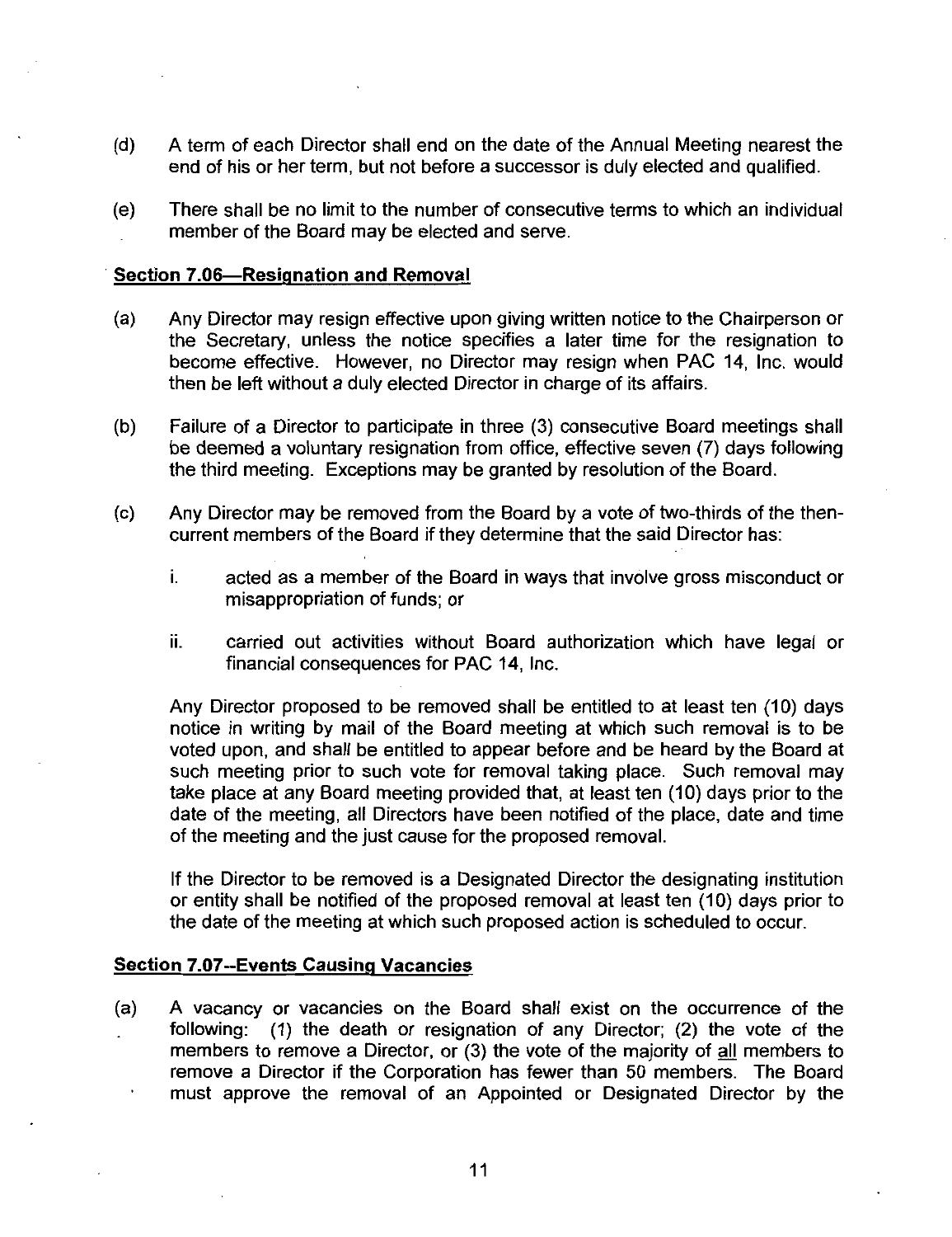members

(b) The Secretary of PAC 14, Inc. shall notify the affected Director of any action taken under Section 7.06 (b) and Section 7.07 (a) by certified mail (return receipt) within seven (7) days. members.<br>
(b) The Secretary of PAC 14<br>
taken under Section 7.04<br>
receipt) within seven (7) da<br>
Section 7.08--Filling Vacancies<br>
Fycent for the vacancy created b

Except for the vacancy created by the removal of a Director by the members vacancies on the Board of Elected or Appointed Directors may be filled by <sup>a</sup> majority of the Directors then in office, whether or not less than a quorum, or by a sole remaining Director. Vacancies of Designated Directors shall be filled by the entity that designated the departing Director. The members may fill any vacancy or vacancies not filled by the Directors after six months of the vacancy. The Directors so appointed shall serve the remaining term of the vacant seat on the Board of Elected or App<br>Directors then in office, whether<br>Director. Vacancies of Designate<br>the departing Director. The mem<br>Directors after six months of the<br>remaining term of the vacant seat<br>Section 7.09--Regular Me

The Board of Directors shall schedule regular meetings for the transaction of PAC 14 Inc, business and shall schedule these meetings at least quarterly throughout the year. Regular meetings will be held at <sup>a</sup> time and place determined by resolution of the Board without other notice than such resolution. Schedules and notices of Board meetings will be made available to members and the public, and shall be prominently posted in the office of the PAC 14, Inc. The minutes of the previous meetings shall be prominently posted: (1) in the office of the PAC 14, Inc., and (2) on the PAC-14. Inc. website. Section 7.09--Regular Meetings<br>The Board of Directors shall schedule relinc. business and shall schedule these r<br>Regular meetings will be held at a time a<br>without other notice than such resolutio<br>will be made available to

Immediately after each annual meeting of members, the Board shall hold a regular meeting for purposes of organization, election of officers, appointments, and transaction of other business. Notice of this meeting is not required. Section 7.10--Organizational M<br>Immediately after each annual<br>meeting for purposes of org<br>transaction of other business. No<br>Section 7.11--Special Meetings<br>The Chairperson, Vice-chairpers

Section 7.11--Special Meetings<br>The Chairperson, Vice-chairperson, or any two (2) Directors of the Board may call special meetings of the Board at any time. Written notice of the time and place of The Chairperson, Vice-chairperson, or any two (2) Directors of the Board may call<br>special meetings of the Board at any time. Written notice of the time and place of<br>special meetings shall be delivered via first-class mail special meetings shall be delivered via first-class mail or electronic mail (e-mail) to each<br>Director at least four (4) business days before such a meeting is held or two (2) business days before the meeting if notice is given via telephone or in person. Special meetings of the Board may be held at <sup>a</sup> place designated by the Board or at the principal office. Schedules and notices of special meetings shall be posted at least two meetings of the Board may be held at a place designated by the Board or at the principal office. Schedules and notices of special meetings shall be posted at least two (2) days in advance of any special meetings in the man Attendance at any meeting by <sup>a</sup> Director shall constitute <sup>a</sup> waiver of notice of the meeting except where <sup>a</sup> Director attends <sup>a</sup> meeting for the express purpose of objecting to the transaction of any business because the meeting is not lawfully called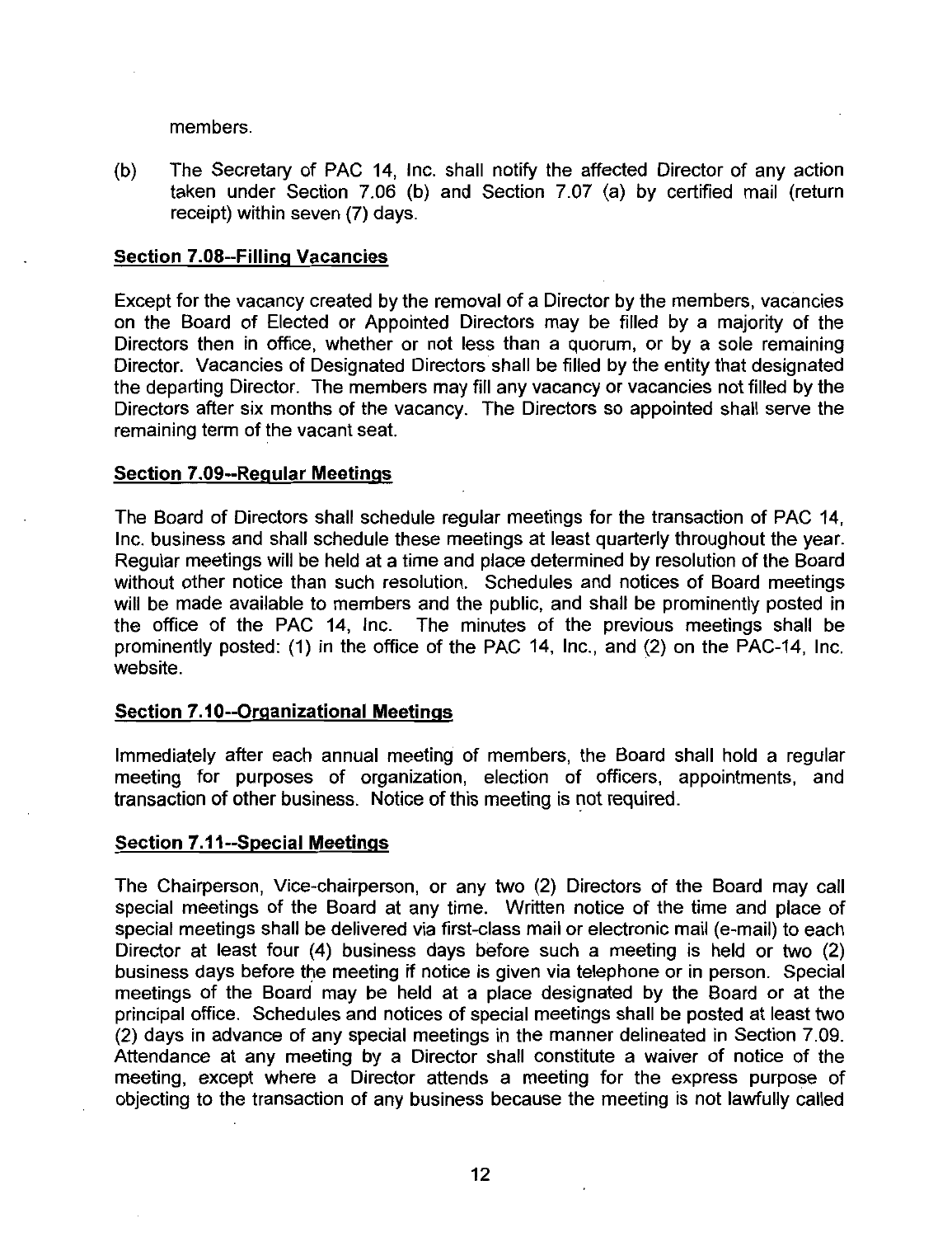or convened

# or convened.<br><u>Section 7.12--Quorum</u><br>A quorum shall be a ma

A quorum shall be a majority of the current members of the Board of Directors

or convened.<br><u>Section 7.12--Quorum</u><br>A quorum shall be a majority<br>Section 7.13--Majority Vote<br>No action of the Board sha No action of the Board shall be valid unless approved by <sup>a</sup> majority of those Board Members attending the meeting. There shall be no vote by proxy. or convened.<br>
Section 7.12--Quorum<br>
A quorum shall be a majority of t<br>
Section 7.13--Majority Vote<br>
No action of the Board shall be<br>
Members attending the meeting.<br>
Section 7.14--Compensation<br>
Directors shall receive no co

Directors shall receive no compensation for services as Directors, but may be reimbursed for any reasonable expenses that are approved by the Board

# **ARTICLE VIII.** THE ELECTION OF DIRECTORS

Section 7.14--Compensation<br>Directors shall receive no compens<br>reimbursed for any reasonable expense<br>AF<br>THE ELECT<br>Section 8.01--Nomination by Petition<br>Any individual member in good standit<br>the following procedure: Any individual member in good standing may be nominated by the membership using the following procedure

- (a) The Board shall send notice to all members of PAC 14, Inc., notifying them of the procedures, time frame, and deadline for filing a petition for nomination to the Board of Directors. Such notice shall indicate the numbers of Directors to be elected in each year
- (b) Any petition for nomination must be signed no more than four  $(4)$  months preceding the record date for the Annual Meeting and must be submitted to the Secretary by the date designated by the Board as the deadline for receiving nomination petitions
- $(c)$  Petitions for nomination must contain a total of at least ten  $(10)$  signatures of individual members or representatives of organizational members. Only one signature per organizational member is permitted, which shall be by the person individual members or representatives of organizatio<br>signature per organizational member is permitted, whi<br>designated pursuant to Section 4.04 of these By-Laws. (b) Any petition for nomination must be spreceding the record date for the Annua Secretary by the date designated by the nomination petitions.<br>
(c) Petitions for nomination must contain a individual members or representati

Section 8.02--Nomination of Board Members<br>In addition to nomination by petition as described in Section 8.01, a Nominating Committee created by the Board of Directors shall propose <sup>a</sup> candidate for each opening for an elected member on the Board. The Nominating Committee is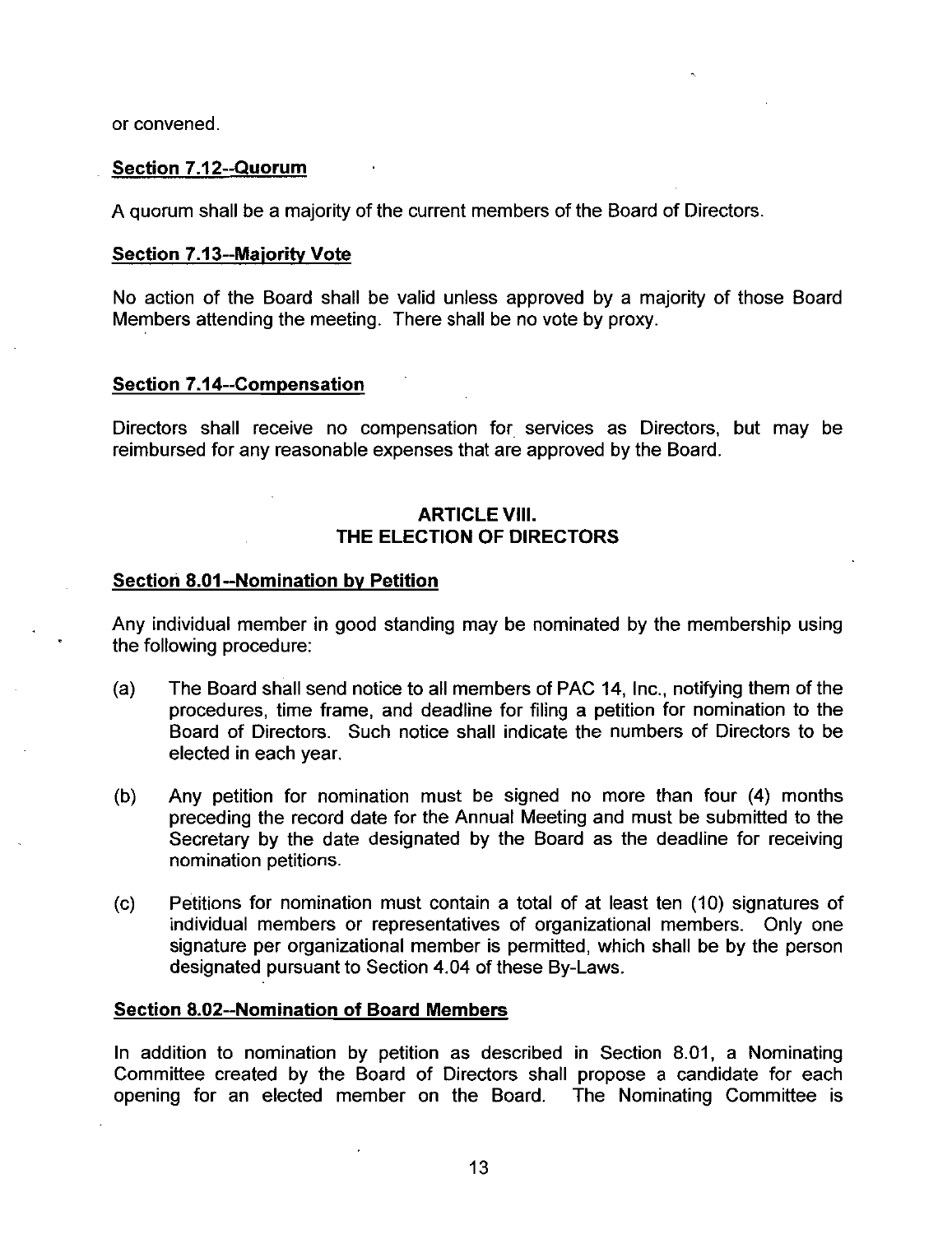encouraged to ensure that nominees for the Board represent as closely as possible the racial, ethnic, geographic, social, and economic diversity of the County of Wicomico. The proposed slate of candidates shall be communicated to the membership, in a manner determined by the Board, no less than thirty (30) days prior to the record date of the Annual Meeting encouraged to ensure that nominees<br>racial, ethnic, geographic, social, and<br>The proposed slate of candidates s<br>manner determined by the Board, no<br>of the Annual Meeting.<br>Section 8.03--Inspectors of Election<br>No later than thi

No later than thirty (30) days prior to the close of nominations, the Board shall appoint three (3) Inspectors of Election to monitor the election proceedings. The Inspectors of Election shall

- (a) determine the membership status and voting power of each person that casts a vote
- $(b)$  receive votes, ballots, or consents;
- $(c)$  establish the existence of a quorum;
- $(d)$  determine when the ballots shall be received:
- (e) hear and determine all challenges and questions in any way arising in connection with the right to vote
- $(f)$  count and tabulate all votes or consents;
- $(g)$  determine the result and do such acts as may be proper to conduct the election or votes with fairness to all members; and
- $(h)$  perform their duties impartially, in good faith, to the best of their ability, and as expeditiously as is practical or votes with fairness to all membe<br>
(h) perform their duties impartially, in<br>
expeditiously as is practical.<br>
The decision, act or certificate of a majo<br>
all aspects as the decision, act or certificate<br>
Section 8.04--Elec

The decision act or certificate of <sup>a</sup> majority of the Inspectors of Election is effective in all aspects as the decision, act or certificate of all Inspectors.

- Section 8.04--Election by Mailed Ballot<br>(a) Subject to Section 8.03, the election of all elected Directors shall be accomplished by mailed ballot, which shall be mailed to all classes of members Subject to Section 8.03, the election of all elected Directors shall be<br>accomplished by mailed ballot, which shall be mailed to all classes of members<br>of PAC 14, Inc. and returned by them in accordance with Section 6.07 of Bylaws
- (b) Each member shall, in writing, cast votes for not more than the number of positions that are available. Each vote shall be for a different person.
- (c) Violation of any provision of this Section 8.04 shall invalidate the member's entire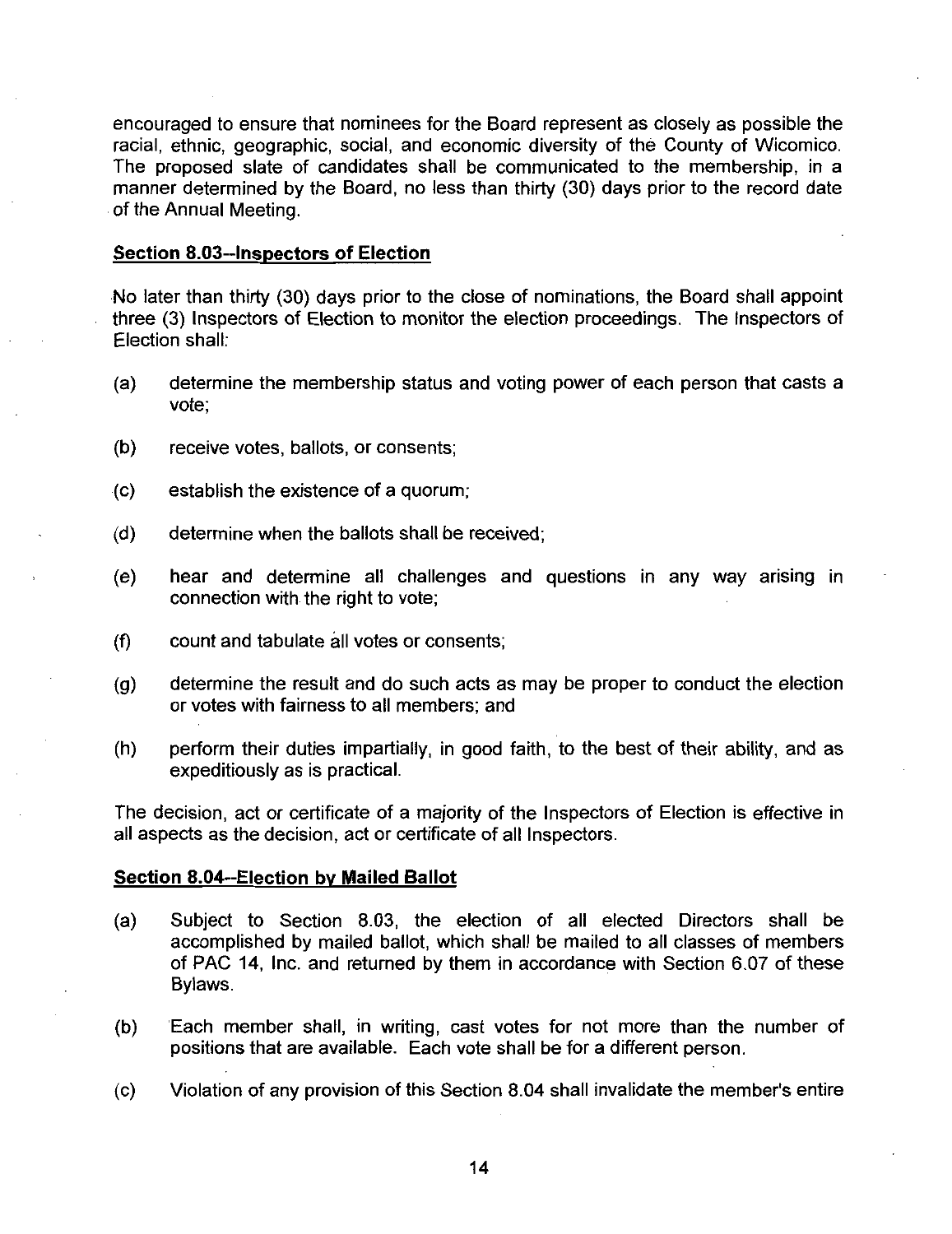ballot.  $\sqrt{ }$ 

(d) In the event that two  $(2)$  or more persons each receive the same number of votes, the Chairperson shall determine, by lot, which person(s) shall be seated as a Board member ballot.<br>
(d) In the event that two (2) or mo<br>
votes, the Chairperson shall det<br>
as a Board member.<br>
Section 8.05--Certification of Election<br>
At the Annual Meeting of PAC 14, Inc.<br>
election of Directors shall be announce

Section 8.05--Certification of Election<br>At the Annual Meeting of PAC 14, Inc. required as per Section 5.02, the results of the election of Directors shall be announced and certified, and the new Directors shall take their seats on the Board Section 8.05--Certification of Election<br>
At the Annual Meeting of PAC 14, Inc. required as per Section 5.<br>
election of Directors shall be announced and certified, and the net<br>
their seats on the Board.<br> **ARTICLE IX.**<br> **OFF** 

# ARTICLE IX **OFFICERS**

All elected, designated and appointed officers of PAC 14, Inc. shall be individual members of PAC 14, Inc. in good standing and shall be 18 years of age or older. All<br>
Section 9.01--Qualifications of Electe<br>
All elected, designated and appointe<br>
members of PAC 14, Inc. in good stand<br>
Section 9.02--Designation of Officers<br>
The officers of PAC 14, Inc. shall be a<br>
a Treasurer. The Boa

Section 9.02--Designation of Officers<br>The officers of PAC 14, Inc. shall be a Chairperson, a Vice-chairperson, Secretary, and a Treasurer. The Board shall choose the officers from the members of the Board. All elected, designated and appomembers of PAC 14, Inc. in good s<br>
Section 9.02--Designation of Officers<br>
The officers of PAC 14, Inc. shall b<br>
a Treasurer. The Board shall choos<br>
Section 9.03--Election of Officers<br>
The of The officers of PAC 14, Inc. shall be a<br>a Treasurer. The Board shall choose the<br>Section 9.03--Election of Officers<br>The officers of PAC 14, Inc. shall be c<br>serve at the pleasure of the Board.<br>Section 9.04--Resignation of Of

The officers of PAC 14, Inc. shall be chosen by a majority vote of the Board and shall serve at the pleasure of the Board.

Any officer may resign at any time by giving written notice to PAC 14, Inc. The resignation shall take effect as of the date the notice is received or at any later time specified in the notice. Unless otherwise specified in the notice, the resignation need not be accepted to be effective. Any resignation shall be without prejudice to the rights, if any, of PAC 14, Inc. under any contract that the officer has signed as an agent of PAC 14, Inc. Any officer may resign at any tim<br>resignation shall take effect as of t<br>specified in the notice. Unless oth<br>not be accepted to be effective. An<br>if any, of PAC 14, Inc. under any<br>PAC 14, Inc.<br>Section 9.05--Removal of Office

Any officer may be removed from office by ordinary resolution of the Board when, in their judgment, the purposes and/or best interests of PAC 14, Inc. shall be served thereby. Removal of an officer shall be without any prejudice to the rights, if any, of PAC 14, Inc. under any contract that the officer has signed as an agent of PAC 14. Inc.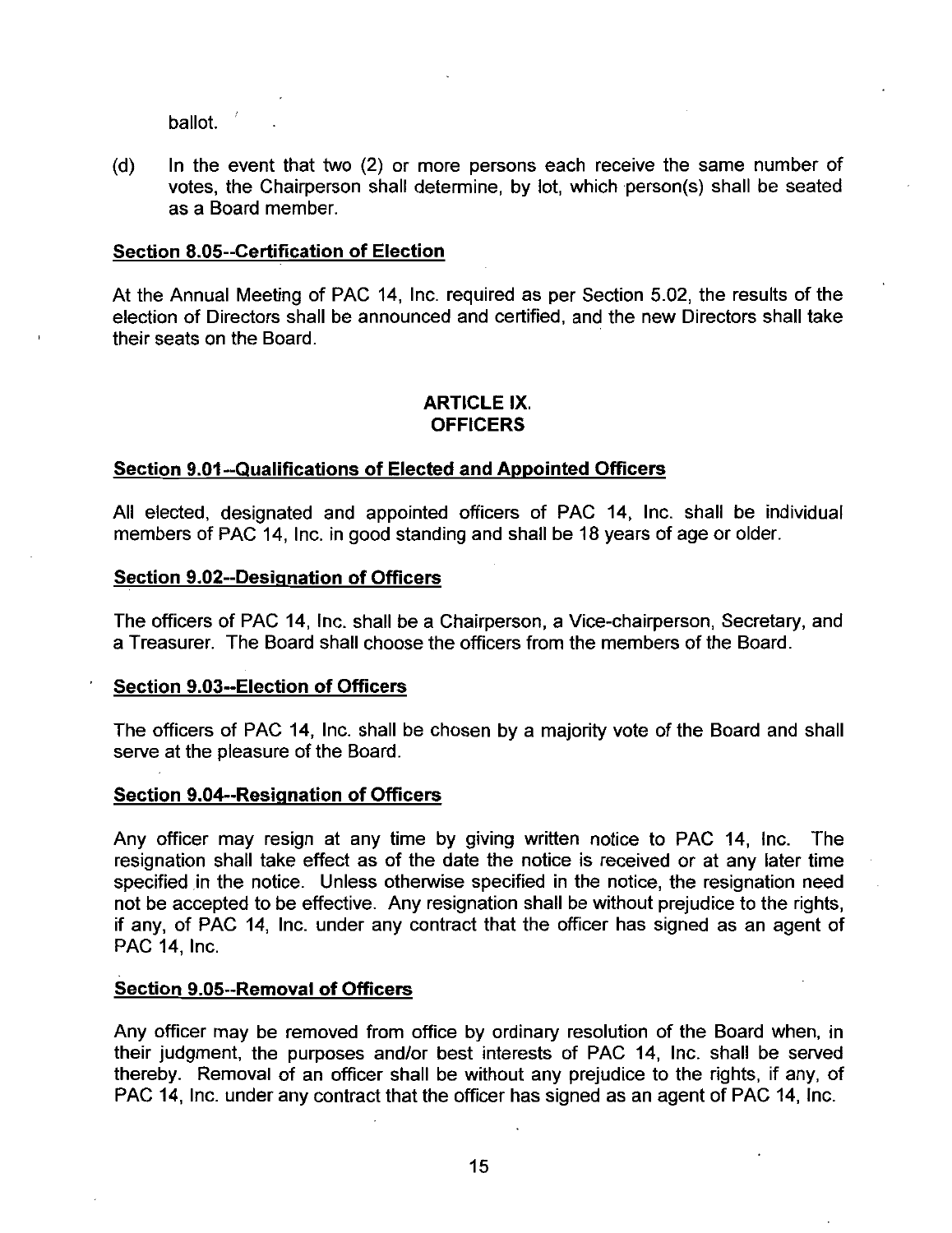**Section 9.06--Vacancies<br>Any vacancy among the<br>resolution of the Board** Any vacancy among the officers shall be filled for the unexpired term by ordinary resolution of the Board Section 9.06--Vacancies<br>Any vacancy among the offic<br>resolution of the Board.<br>Section 9.07--Terms of Office<br>The terms of office for the

The terms of office for the officers of PAC 14, Inc. shall commence with the organizational meeting of the Board following the Annual Meeting of the members and shall conclude at the organizational meeting of the Board following the next Annual Meeting. There shall be no limit to the number of consecutive terms to which an officer may be elected and serve Section 9.07--Terms of Off<br>The terms of office for<br>organizational meeting of the<br>shall conclude at the orga<br>Meeting. There shall be no<br>may be elected and serve.<br>Section 9.08--Chairperson<br>The Chairperson of the Boa<br>and perf

The Chairperson of the Board shall preside at meetings of the Board and shall exercise and perform such other duties and powers as the Board may assign from time to time. If there is no Executive Director, the Chairperson of the Board shall also be the Chief Executive Officer and shall have the powers and duties of the Executive Director of PAC 14, Inc. as prescribed by these Bylaws. shall conclude at the organizatic<br>Meeting. There shall be no limit to<br>may be elected and serve.<br>Section 9.08--Chairperson<br>The Chairperson of the Board sha<br>and perform such other duties and<br>If there is no Executive Director

Section 9.09--Vice-Chairperson<br>If the Chairperson is absent or disabled, the Vice-chairperson shall perform all duties of<br>the Chairperson – When so acting the Vice-chairperson shall have all powers of and be If the Chairperson is absent or disabled, the Vice-chairperson shall perform all duties of the Chairperson. When so acting, the Vice-chairperson shall have all powers of and be subject to all restrictions on the Chairperso the Chairperson. When so acting, the Vice-chairperson shall have all powers of and be subject to all restrictions on the Chairperson. The Vice-chairperson shall have such other powers and perform such other duties as the Board or the Bylaws may prescribe Section 9.09--Vice-Chain<br>If the Chairperson is abset<br>the Chairperson. When<br>subject to all restrictions<br>other powers and perform<br>Section 9.10--Secretary<br>(a) The Secretary shapper

- (a) The Secretary shall keep, or cause to be kept, a book of minutes of all Board meetings, members' meetings, proceedings, and actions of the Board and Committees, at the principal office of PAC 14, Inc. or such other place as the Board may direct. The minutes shall include the time and place that the meeting was held, whether the meeting was annual, regular, or special (and if special, how it was authorized), the notice given, the names of those present at the Board and Committee meetings, and the number of members present or represented at members' meetings.
- (b) The Secretary shall keep, or cause to be kept, a copy of the Articles of Incorporation and Bylaws, as amended to date, at the principal office or such other place as the Board may direct The Secretary shall keep, or cause to be kept, a copy of the Articles of Incorporation and Bylaws, as amended to date, at the principal office or such other place as the Board may direct.<br>The Secretary shall keep, or cause
- (c) The Secretary shall keep, or cause to be kept, a record of the members of PAC<br>14. Inc., showing each member's name, address, class, and status of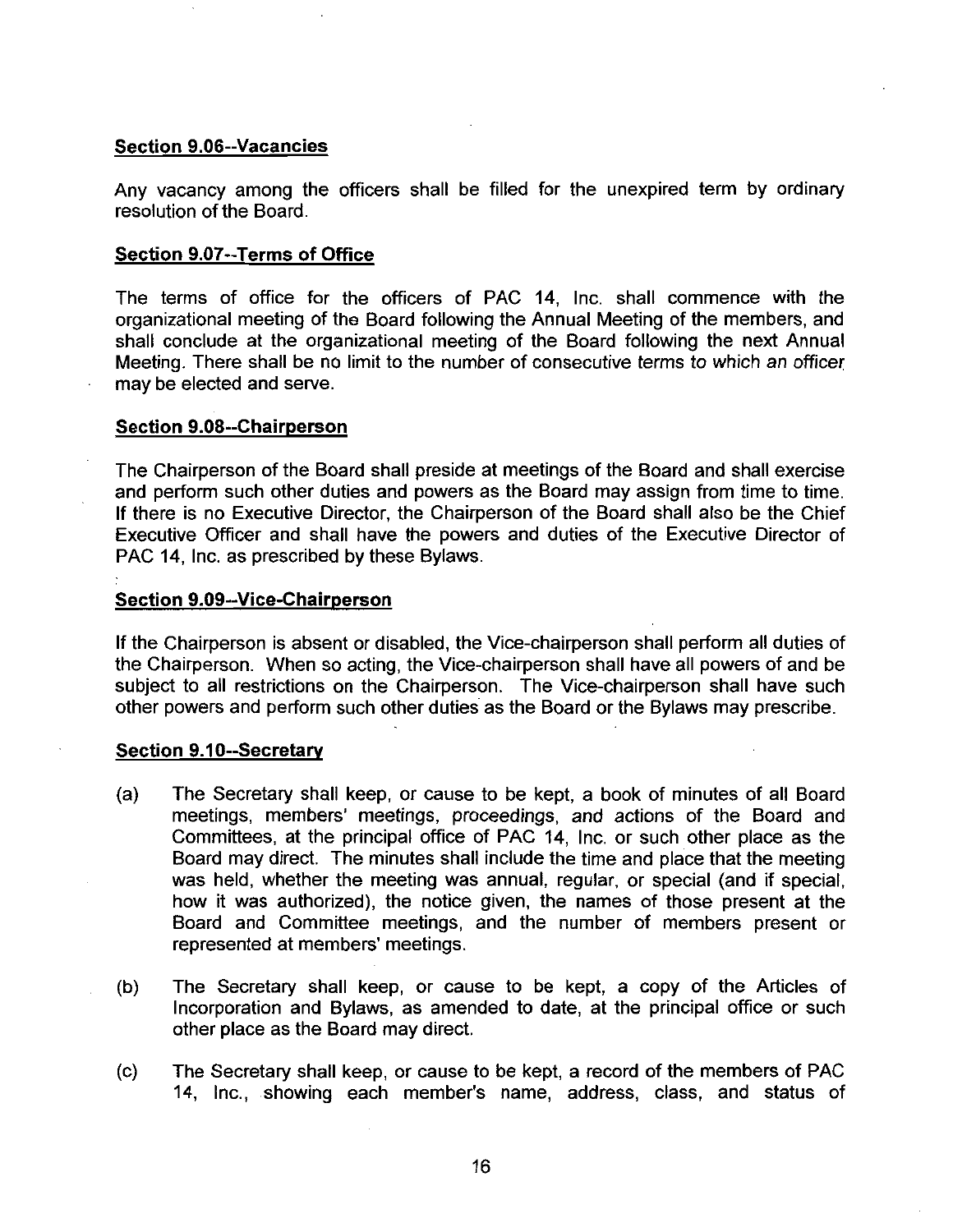membership, at the principal office of PAC 14, Inc. or such other place as the Board may direct

- (d) The Secretary shall give, or cause to be given, notice of all meetings of members, the Board, and committees of the Board for which such notice is required by these Bylaws
- e The Secretary shall keep the corporate seal in safe custody and shall have other powers and perform such other duties as the Board or these Bylaws may prescribe (d) The Secretary sha<br>
members, the Boar<br>
required by these By<br>
(e) The Secretary shall<br>
powers and perform<br>
prescribe.<br>
Section 9.11--Treasurer<br>
The Treasurer shall keep and correct books and act

The Treasurer shall keep and maintain, or cause to be kept and maintained, adequate and correct books and accounts of properties and transactions of PAC 14, Inc. The Treasurer shall give, or cause to be given, such financial statements and reports as are required to be given by law, by these Bylaws, or by the Board, to the members and Directors. The books of account shall be open to inspection by any Director at all reasonable times

# ARTICLE X EXECUTIVE DIRECTOR

# Section 10.1--Executive Director-Duties

The Executive Director shall be the general manager of PAC 14 Inc and shall be subject to the supervisory powers of the Board. The Executive Director shall supervise, direct, and control the activities and affairs of PAC 14, Inc. The Executive Director shall have full and exclusive authority to hire, fire, supervise, and discipline the staff of the organization and shall have such other powers and duties as the Board or these Bylaws may prescribe. The Executive Director shall not be a member of the Board of Directors, but shall attend meetings of the Board of Directors The Executive Director shall be the general<br>subject to the supervisory powers of the Board<br>direct, and control the activities and affairs of F<br>have full and exclusive authority to hire, fire,<br>organization and shall have su

The performance of the Executive Director shall be evaluated by the Board of Directors<br>as prescribed by these By-Laws. as prescribed by these By-Laws.<br>ARTICI<br>INDEMNIFICATION<br>Section 11.01--Indemnification of Officers

# ARTICLE XI INDEMNIFICATION AND INSURANCE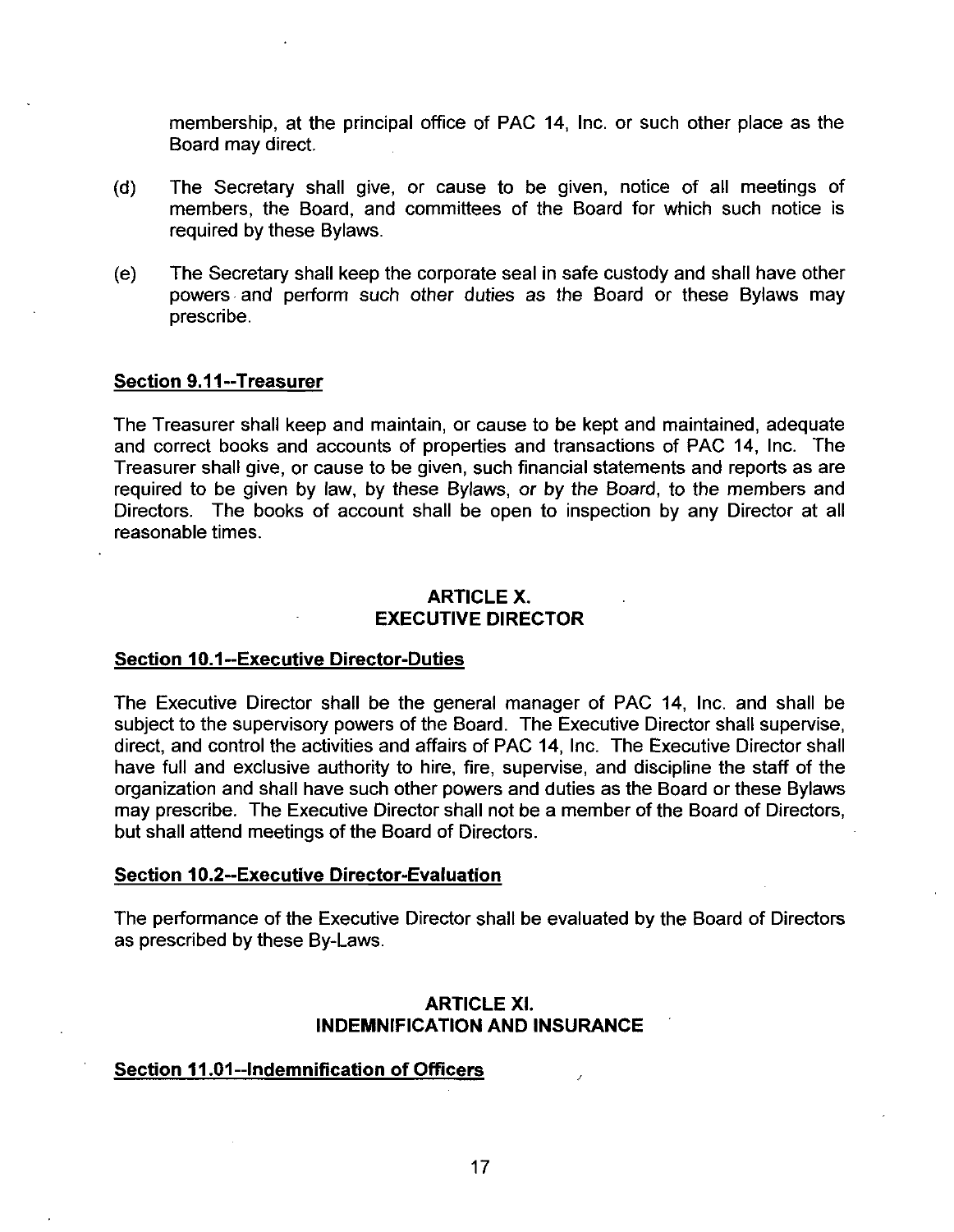Any member of the Board of Directors and any officer of PAC 14, Inc., as a condition of accepting said office shall be indemnified by PAC 14 Inc against expenses actually and necessarily incurred by him or her in connection with the defense of any action suit, or proceedings in which he or she is made a party by reason of having been or being a member of the Board of Directors or an officer of PAC 14, Inc., except for breach of the duty of loyalty to the corporation, for acts or omissions not in good faith or which involve intentional misconduct or knowing violation of the law, or for a transaction<br>from which the person derives an improper personal benefit. Such right of from which the person derives an improper personal benefit. indemnification is not to be deemed exclusive of any right to which he or she may be entitled under the laws of the State of Maryland, these Bylaws, agreements, vote of members, or otherwise.<br>Section 11.02-Exemption of Pro entitled under the laws of the State of Maryland, these Bylaws, agreements, vote of members, or otherwise.

The private property of the members and Board of Directors of PAC 14 lnc shall not the property of the members and board of birectors of 1770 74, *ms.* sharehove<br>be liable for corporate debts to any extent whatsoever. This section of these Bylaws<br>shall not be amended except by the unanimous vote of the m shall not be amended except by the unanimous vote of the members and the Board of Directors.

PAC 14, Inc. shall have the right to purchase and maintain insurance on behalf of its officers, Directors, employees, and other agents, against any liability asserted against or incurred by any officer, Director, employee, or agent in such capacity or arising out of the officer's, Director's, employee's, or agent's status as such. Section 11.03-Insurance<br>
PAC 14, Inc. shall have the right to purchase and maintain<br>
officers, Directors, employees, and other agents, against an<br>
or incurred by any officer, Director, employee, or agent in suc<br>
the office

# ARTICLE XII COMMITTEES OF THE BOARD

## Section 12.01--Permanent Committees

The Board shall appoint four Permanent Committees an Executive Committee <sup>a</sup> Finance/Audit Committee, a Development Committee and a Nominating Committee. Each Permanent Committee shall consist of at least three (3) Board members and shall be appointed from among the members of the Board. No Board member shall serve on be appointed from among the hieribers of the Board. No Board member shall serve on<br>more than two (2) Permanent Committees. The Executive Director shall be a non-<br>voting member of each committee.<br>Section 12.02--Duties of th voting member of each committee

The Executive Committee shall be composed of the officers of the Board and shall have the power to act as the Board of Directors in between Board meetings Regardless of Board resolution, the Executive Committee shall not:

(a) Take any final action on any matter that, under Maryland non-profit corporation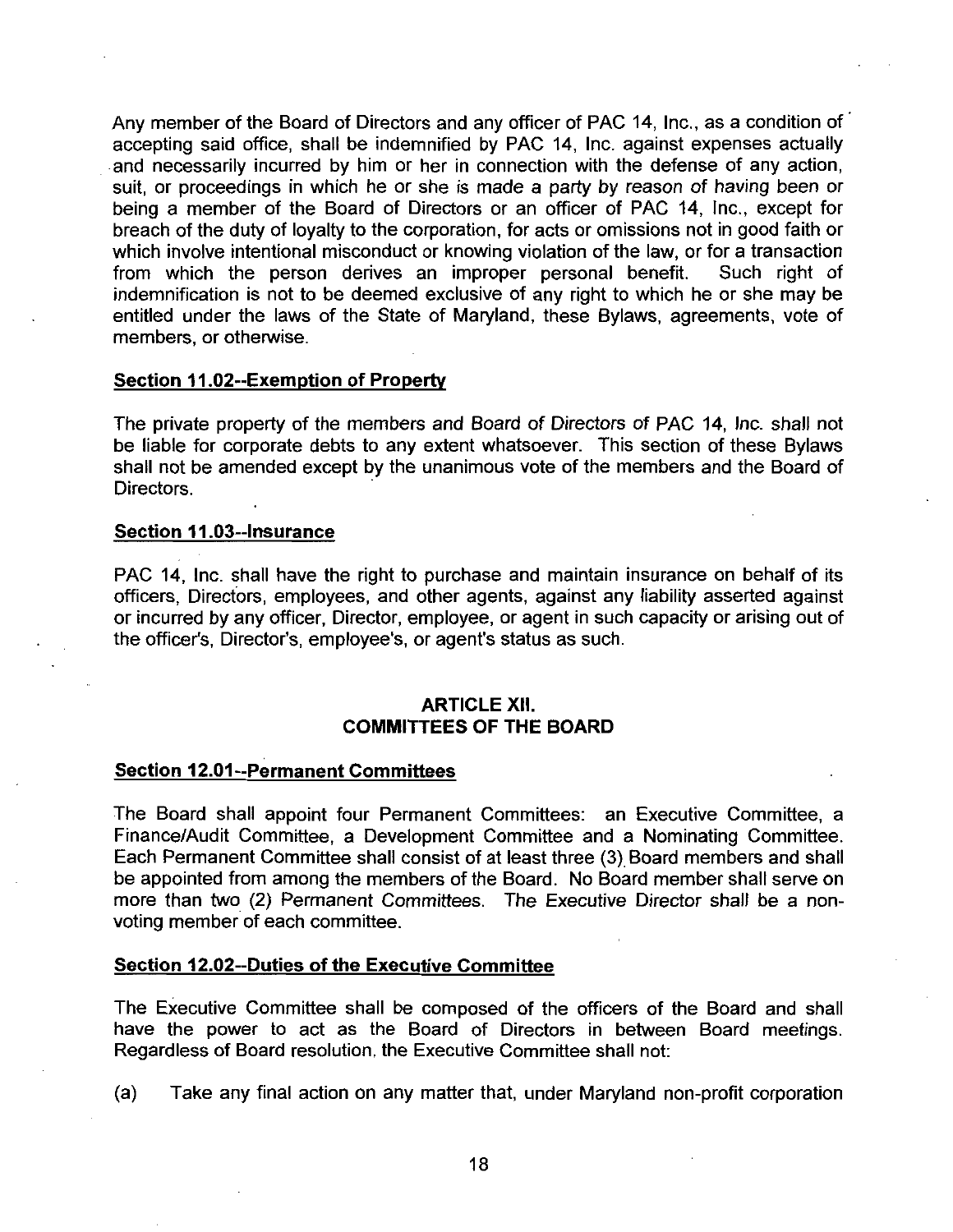law, also requires approval of the members or approval of a majority of all members

- b Fill vacancies on the Board or on any committee that has the authority of the Board:
- (c) Amend or repeal Bylaws or adopt new Bylaws;
- $(d)$  Amend or repeal any resolution of the Board that, by its express terms, may not be amended or repealed
- (e) Create any other committee of the Board or appoint the members of committees of the Board
- $f$  Expend corporate funds to support a nominee for Director; or
- $(g)$  Approve any contract or transaction to which PAC 14, Inc. is a party and in which one or more of its Directors has <sup>a</sup> material financial interest

## Section 12.03--Duties of the Finance/Audit Committee

The Finance/Audit Committee shall review the Annual Financial Statement, approve the annual audit report, and submit a recommendation to the Board regarding the selection of and fees to be paid to an independent Certified Public Accountant by PAC 14, Inc. It shall be the responsibility of the Finance/Audit Committee to report to the Board regarding: (1) whether PAC 14, Inc. is meeting its projected budget; (2) the scope and regarding. (1) whener PAC 14, first is meeting its projected budget,  $(2)$  are scope and adequacy adequacy and adequacy of the internal accounting controls of PAC 14, Inc. That report shall include the Finance/Audit Committee's findings as to whether or not any errors, omissions, Finance/Audit Committee shall review the Annual Financial Statement, approve the annual audit report, and submit a recommendation to the Board regarding the selection of and fees to be paid to an independent Certified Publ criticisms, or recommendations contained in the management letter of the independent Certified Public Accountant (if one accompanies the annual audit) have been properly Certified Public Accountant (if one accompanies the annual audit) have been properly<br>addressed. The Finance/Audit Committee shall have such other duties as may be delegated to it by the Board from time to time Section 12.04--Duties of the Nominating Committee shall have<br>Section 12.04--Duties of the Nominating Committee

The Nominating Committee shall carry out its duties in accordance with the procedures The Nominating Committee shall carry out its duties in accordance with the procedures<br>specified in Sections 8.01 and 8.02 of these Bylaws, and shall carry out such other duties as may be required by the Board from time to time. specified in Sections 8.01 and 8.02 of these Bylaws, and<br>duties as may be required by the Board from time to time<br>Section 12.05--Duties of the Development Committee

The Development Committee shall develop, undertake, and support fundraising<br>activities that shall contribute to ability of PAC-14, Inc. to fulfill its purposes as stated in activities that shall contribute to ability of PAC-14, Inc. to fulfill its purposes as stated in Section 3.01 of these By-laws.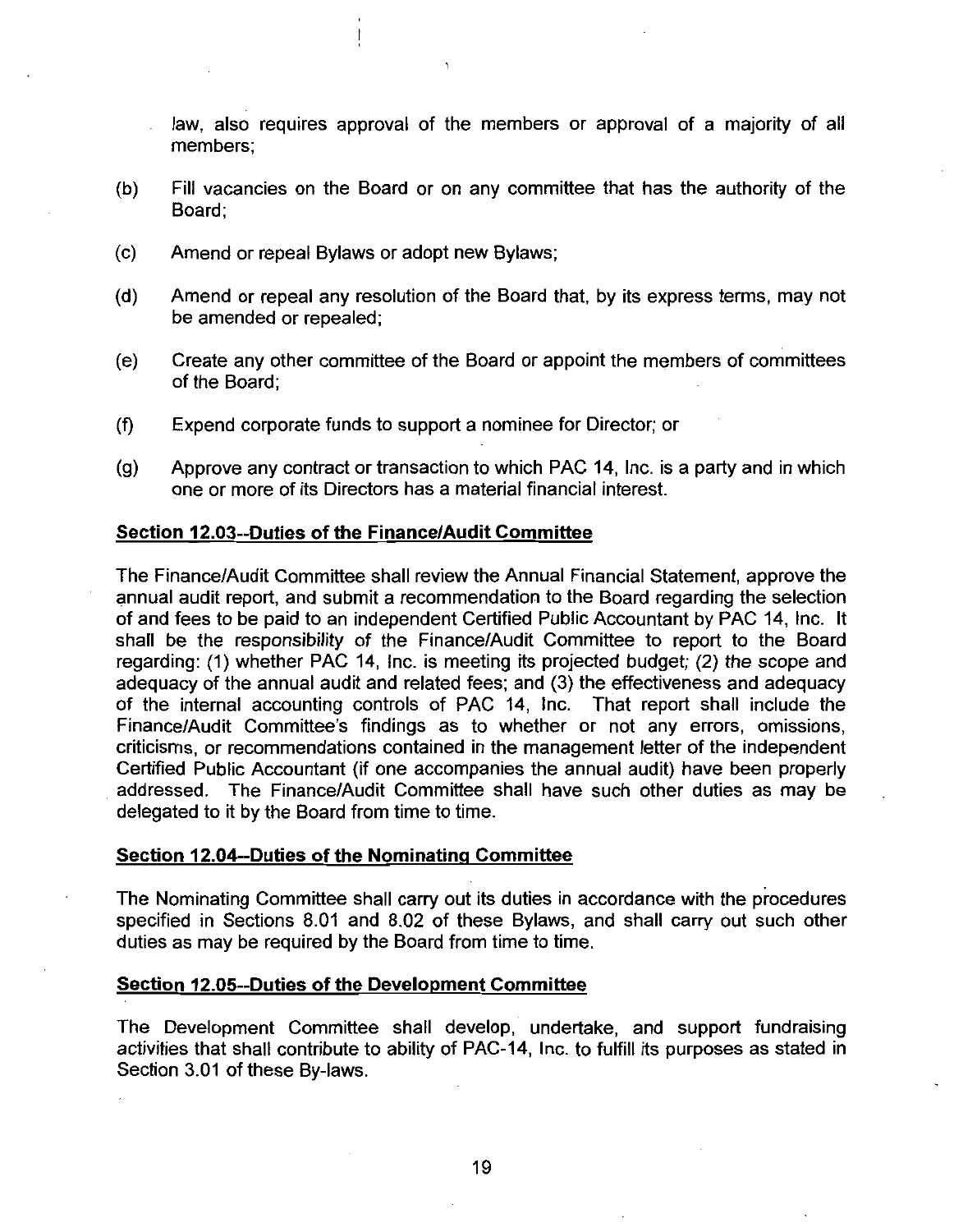# **Section 12.06--Minutes of Permanent Committees**

The minutes or <sup>a</sup> report of each Permanent Committee shall be submitted to the Board Section 12.06--Minutes o<u>f Permanent Comr</u><br>The minutes or a report of each Permanent C<br>no later than the Board's next regular meeting The minutes or a report of each Perm<br>no later than the Board's next regular<br>Section 12.07--Regular Committees

The Board may establish regular committees from time to time and these committees shall have such duties as may be conferred on them by the Board. Such Committees shall have such duties as may be conferred on them by the Board. Such Committees may be comprised of Board members and non-Board members, provided that after October 30, 2010, appointees must be members in good standing of PAC 14, Inc. Minutes and actions of all such Committees shall be submitted to the Board may be comprised of Board mer<br>October 30, 2010, appointees m<br>Minutes and actions of all such Co<br>Section 12.08--Advisory Council

The Board of Directors may establish an Advisory Council to provide advice, expertise, and assistance to PAC 14 Inc

# Section 12.09 --Executive Director Evaluation Committee

The Board of Directors may establish an Executive Director Evaluation Committee to evaluate the performance of the Executive Director

# **ARTICLE XIII.** PERFORMANCE OF PAC 14. INC.

# Section 13.01--Reporting Requirements

An annual report regarding the fiscal and operational activities of PAC 14 Inc shall be prepared and distributed

Reporting to city and county offices regarding PAC 14 Inc fiscal and operational Reporting to ony and boardy ontoo regarding through the transmit activities using government funds will be provided as agreed through an Access<br>Management Agreement with each funding entity.<br>Section 13.02--Auditing and Ins Management Agreement with each funding entity

PAC 14, Inc. shall contract for an audit of its records with a Certified Public Accountant on an annual basis and its records shall be open to any member of the public PAC 14, Inc. shall contract for an audit<br>on an annual basis and its records shall<br>**AR**<br>Section 14.01--Non-Discrimination

# ARTICLE XIV **MISCELLANEOUS**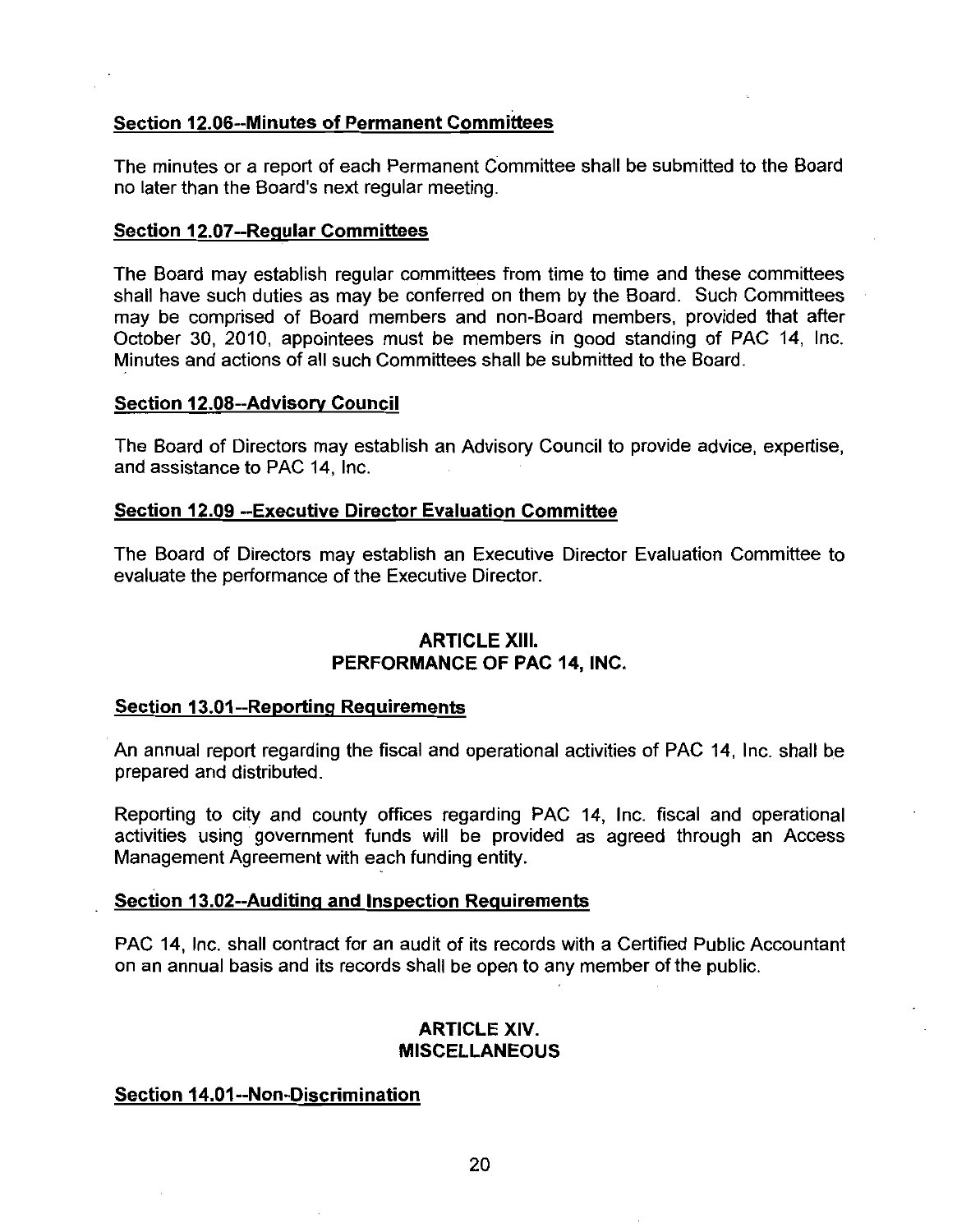PAC 14. Inc. shall ensure that no individual is discriminated against with regard to membership, services, access to information or any activity of PAC 14, Inc. because of race, national origin, sex, age, sexual orientation, religion, disability, political affiliation, or economic status; including those who historically have been denied media access. or economic status; including those who historically have been denied media access.<br>This Section does not guarantee a right in any person or organization to have any<br>program distributed over the channels governed by PAC 14 program distributed over the channels governed by PAC 14 Inc

All meetings of PAC 14, Inc. and the Board are open to the public in accordance with the Maryland Open Meetings Act. All meetings of PAC 14, Inc. and the Board shall be Section 14.02--Meetings of PAC 14, INC.<br>All meetings of PAC 14, Inc. and the Board are open to the public in accordance with<br>the Maryland Open Meetings Act. All meetings of PAC 14, Inc. and the Board shall be<br>held in accor All meetings of PAC 14, Inc. and the Board are open to the public in accordance with<br>the Maryland Open Meetings Act. All meetings of PAC 14, Inc. and the Board shall be<br>held in accordance with these By-Laws following Rober Minutes of PAC 14, Inc. Board and membership meetings, except those of duly closed meetings, shall be available to the public and the City and County government and, if a website is maintained by PAC-14, Inc., on the website.

# ARTICLE XV DISSOLUTION

## Section 15.01--Corporate Dissolution

Upon the dissolution of this corporation, the governing body shall, after paying or making provision for the payment of all of the liabilities of the corporation, dispose of all of the assets of the corporation exclusively for the purpose of the corporation in such manner, or to such organization or organizations formed and operated exclusively for charitable, educational, religious, or scientific purposes as shall at the time qualify as an exempt organization or organizations under Section 501 (c) (3) of the Internal Revenue Code of 1986 (or the corresponding provision of any future United States Internal Revenue law), as the governing board shall determine. Any such assets not so disposed of shall be disposed of by the Circuit Court for Wicomicio County exclusively for such purposes or to such organization or organizations, as said court shall determine, which are organized and operated exclusively for such purposes.

# ARTICLE XVI AMENDMENT OF BYLAWS

## Section 16.01-Membership Rights Limitation

Subject to the right of the members under Section 16.02, the Bylaws of PAC 14, Inc. may be adopted, amended, or repealed only by two-thirds (2/3) vote of the Board of Directors.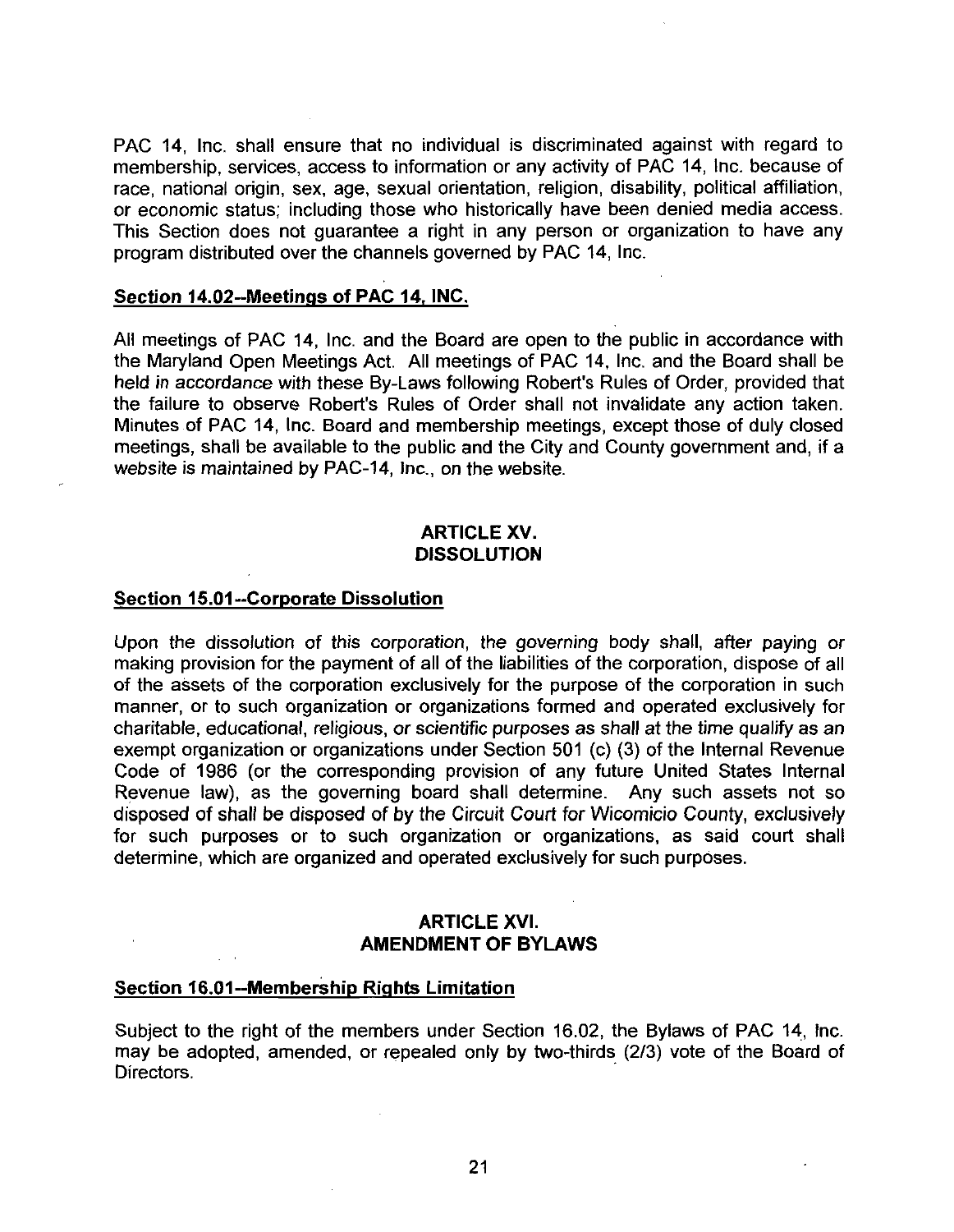# Section 16.02--Members Approval Required

Once members have been admitted to PAC 14, Inc., the Board may not, without the approval of the members, specify or change any Bylaw provision that would:

- $(a)$  Fix or change the authorized number of Directors.
- $(b)$  Fix or change the minimum or maximum number of Directors.
- $(c)$  Change from a fixed number to a variable number of Directors, or vice versa.
- (d) Change the institutions or entities authorized to appoint Designated Directors Change from a fixed number to a variable number of Directors, or vice versa.<br>Change the institutions or entities authorized to appoint Designated Directors<br>pursuant to Section 7.04(e). Such a proposed change requires the c of the designating entity or institution so affected
- (e) Increase or decrease the number of Designated Directors. If such change could result in the elimination of <sup>a</sup> existing designated director seat such proposed change would require the concurrence of the designating entity or institutions so affected
- $(f)$  Increase or extend the terms of Directors.
- $(g)$  Increase or decrease the quorum for members' meetings.
- $(h)$  Repeal, restrict, create, expand, or otherwise change proxy rights.
- $(i)$  Dissolve PAC 14, Inc.
- $(i)$  Amend Section 11.02 of these By-Laws.
- $(k)$  Amend Section 14.02 of these By-Laws. (k) Amend Section 11.02 of these By-La<br>
(l) Amend Section 16.02 of these By-La<br>
Section 16.03--Amendments by Members<br>
New Bylaws may be adopted or these
- $I()$  Amend Section 16.02 of these By-Laws

New Bylaws may be adopted or these Bylaws may be amended or repealed by approval of a majority of all members provided, however, that any amendment that would affect the rights of <sup>a</sup> membership class as to voting or transfer in <sup>a</sup> manner different from how the action affects another class must be approved by the majority of members of the affected class. No amendment may extend the term of Director No amendment may extend the term of Director beyond that for which the new Director was elected